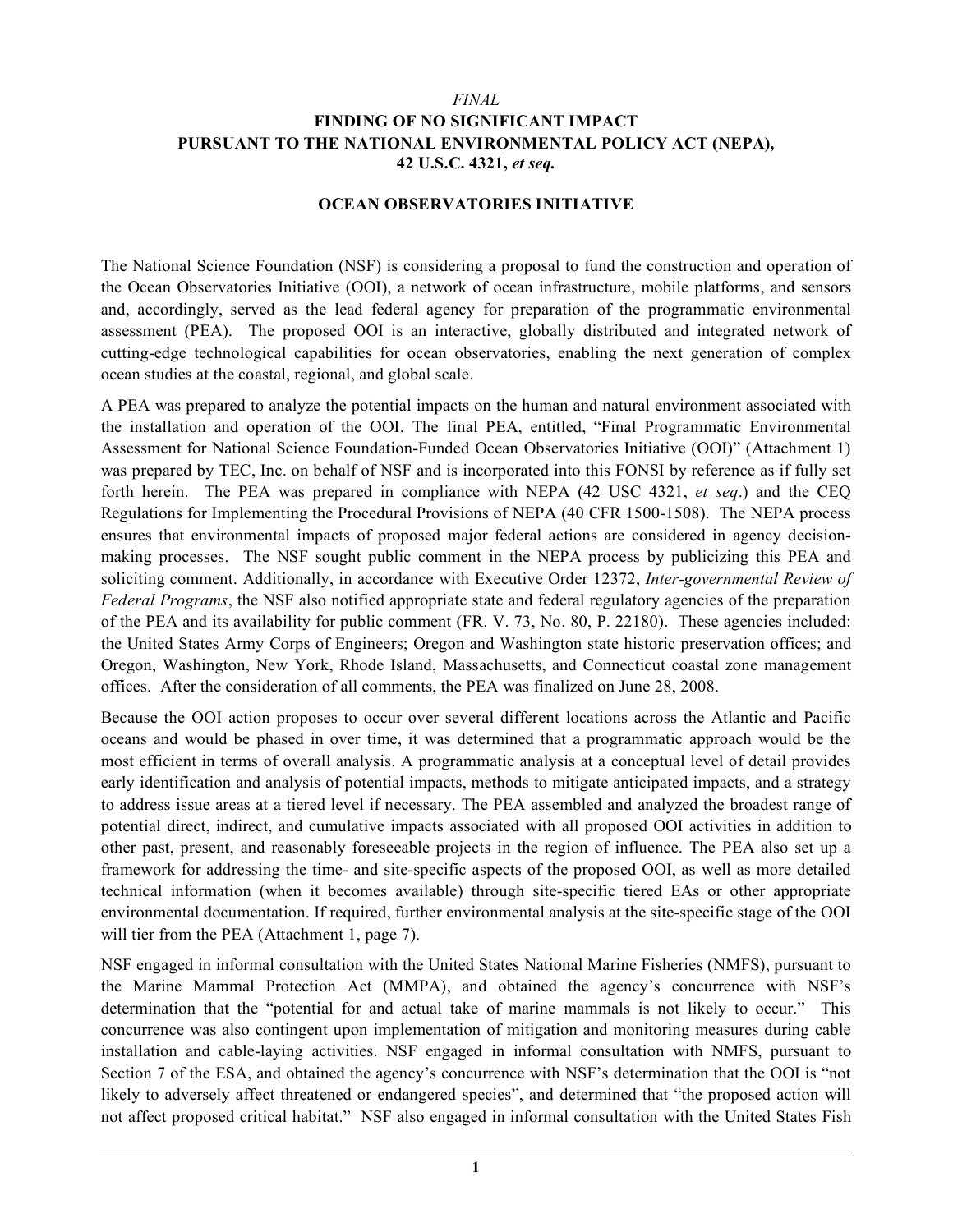and Wildlife Service, pursuant to Section 7 of the ESA, and obtained the agency's concurrence with NSF's determination that the "proposed OOI project is not likely to affect any listed endangered or threatened species or any designated critical habitat." NMFS was also consulted regarding Essential Fish Habitat (EFH) issues. The OOI is not anticipated to have an adverse affect on EFH.

# **1.0 PROPOSED ACTION**

To provide the U.S. ocean sciences research community with the basic sensors and infrastructure required to make sustained, long-term, and adaptive measurements in the oceans, the NSF's Ocean Sciences Division developed the OOI from community-wide, national, and international scientific planning efforts. The OOI infrastructure would include cables, buoys, deployment platforms, moorings, junction boxes, electric power generation (solar, wind, fuel cells, and/or diesel), mobile assets (i.e., autonomous underwater vehicles [AUVs] and gliders), and two-way communications systems. This large-scale infrastructure, proposed to be constructed over a period of five years with an anticipated 2010 construction start, is designed to support sensors located at the sea surface, in the water column, and at or beneath the seafloor.

The OOI design is based upon three main technical elements across global, regional, and coastal scales. At the global and coastal scales, mooring observatories would provide locally generated power to seafloor and platform instruments and sensors and use a satellite link to shore and the Internet. Figure 1-1 of Attachment 1 (page 3) illustrates the geographic locations of the proposed OOI infrastructure components. Up to four Global-scale Nodes (GSN) or buoy sites are proposed for ocean sensing in the Eastern Pacific and Atlantic oceans. The Regional-scale Nodes (RSN) off the coast of Washington and Oregon are designed to consist of seafloor observatories with various chemical, biological, and geological sensors linked with submarine cables to shore that provide power and Internet connectivity. Coastal-scale Nodes (CSN) would be represented by the Endurance Array off the coast of Washington and Oregon and the Pioneer Array off the coast of Massachusetts. In addition, there would be an integration of mobile assets such as AUVs and gliders with the GSN, RSN, and CSN observatories. Under the Proposed Action, the CSN, RSN, and GSN would consist of the following elements:

- CSN the Endurance Array (Newport and Grays Harbor lines) off the coasts of Washington and Oregon and the Pioneer Array in the mid-Atlantic Bight south of Massachusetts,
- RSN a configuration with five Primary Nodes and two shore stations, and
- GSN four sites.

## **1.1 COASTAL-SCALE NODES (CSN)**

The CSN would support long-term and high space-time resolution observations to understand the physics, chemistry, ecology, and climate sciences of key regions in the complex coastal ocean. It would consist of two main arrays: the Endurance Array and the Pioneer Array.

## **1.1.1 Endurance Array**

The Endurance Array would be comprised of two lines of moorings, one located off the coast of central Oregon (Newport Line), and a second at a contrasting site in central Washington (Grays Harbor Line). The array would employ surface moorings, subsurface profiler moorings and gliders. Two of the mooring sites on the Newport Line would be connected to the cable providing power and bandwidth to the Regional Scale Nodes (see section 1.2).

## **1.1.2 CSN (Pioneer Array)**

The Pioneer Array is designed to extend  $\sim$ 40 kilometers (km) across the continental shelf  $\sim$  75 nautical miles (nmi) south of Massachusetts. The array would employ surface moorings, subsurface profiler moorings, gliders, and AUVs to sample on multiple horizontal scales from the air-sea interface to the seafloor. In contrast to the Endurance Array, the Pioneer Array would be able to be moved to a new location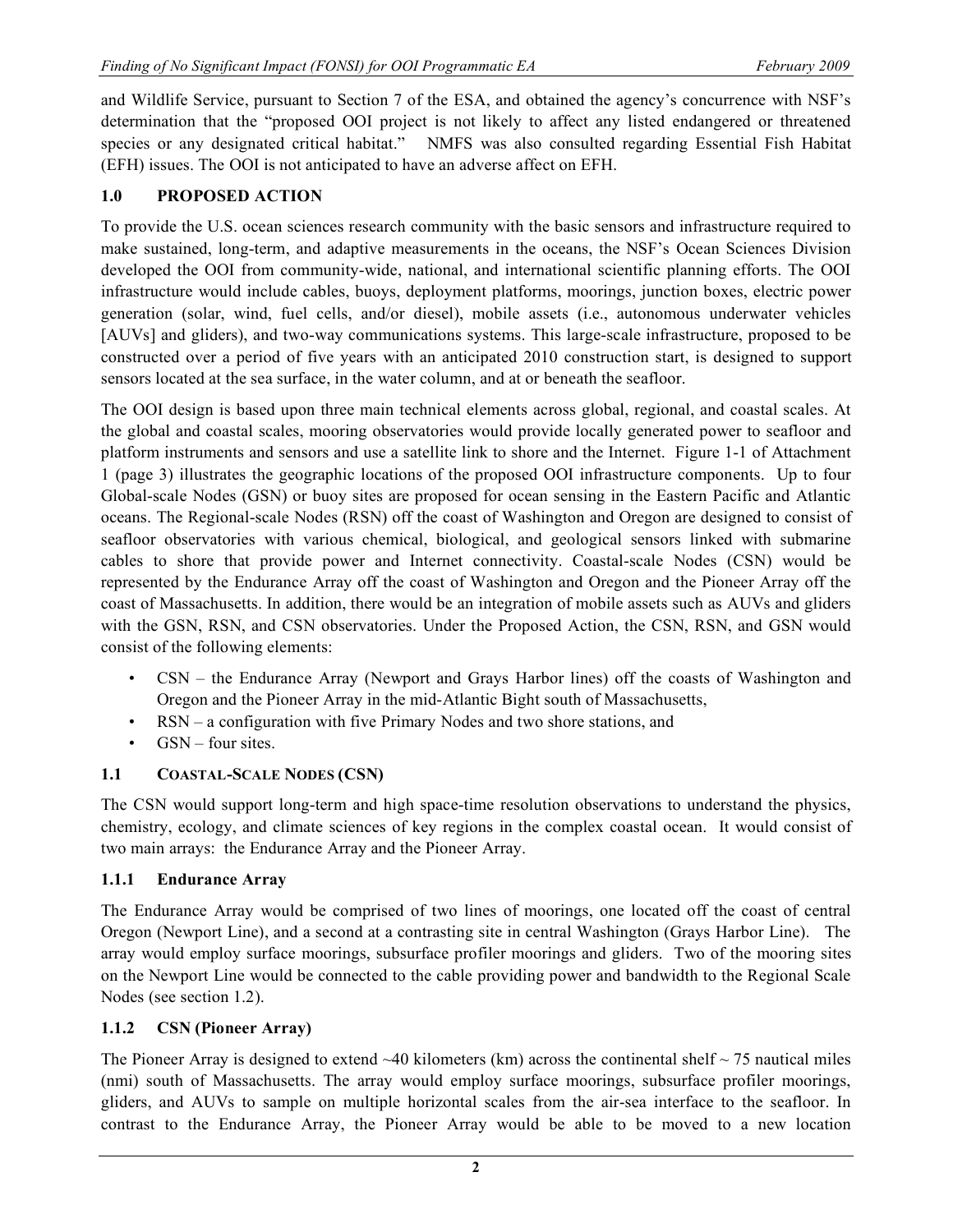approximately every 3-5 years to compare and contrast different shelf-break systems. The PEA addresses the general location of the Pioneer Array in the Mid-Atlantic Bight. The site-specific location of the Pioneer Array and eventual removal and relocation of the Pioneer Array will be assessed by subsequent environmental reviews.

# **1.2 REGIONAL-SCALE NODES (RSN)**

The proposed RSN would enable oceanic plate-scale studies of water column, seafloor, and sub-seafloor processes using high-powered, high-bandwidth instrument arrays cabled to shore. Five Primary Nodes were chosen based on their proximity to diverse tectonic features and water column settings. These nodes would be installed in the North East Pacific Ocean off the coast of southern Washington and northern Oregon at locations spatially coincident with the Juan de Fuca Plate and a suite of mesoscale oceanographic processes that operate in a 300–400-km wide swath that extends from south of Vancouver Island to southern Oregon. Under the Proposed Action, the RSN would be comprised of four components:

- 1. *Shore Stations* The shore stations are the cable-landing sites that house the Power Feed Equipment and Network Termination Equipment for the submarine telecommunications backbone cable. The shore stations provide power to the RSN and are network gateways between the Primary Nodes and the terrestrial data center. Two existing submarine telecommunications shore stations are identified for potential use as RSN cable landing sites: Warrenton and Pacific City, Oregon.
- 2. *Wet Plant or Primary Infrastructure* From the shore stations, main branches of the backbone cable span long distances to the Primary Nodes, which are located in areas of high scientific interest on the Juan de Fuca Plate. The Primary Nodes convert the high voltage from the shore stations to a lower, useable voltage for distribution to the Secondary Infrastructure. The Primary Nodes and backbone cable make up the Primary Infrastructure. The backbone infrastructure of the RSN would initially comprise 1,238 km of up to four types of standard submarine telecommunications electrical-optical cable; 472 km would be buried and 766 km would be on the surface of the seafloor. Each node would be enclosed in a trawl-resistant frame (TRF), which protects the electronic equipment of each node from fishing activities.
- 3. *Secondary Infrastructure* The Primary Nodes distribute low voltage and data at a lower rate to 18 Low-voltage Nodes (LVNs) positioned geographically around the Primary Nodes. In addition, Primary Nodes are able to distribute the higher voltage and higher data rates directly to Secondary Nodes, which in turn can distribute power and data to LVNs. The secondary infrastructure would include ~164 km of 25-millimeter (mm) diameter cable. The LVNs, Secondary Nodes, and the cables that connect them to the Primary Nodes make up the Secondary Infrastructure.
- 4. *Tertiary Infrastructure* The LVNs are connected to either a Medium-Power Junction Box (MPJbox) or a Low-Power Junction Box (LPJbox). The Jboxes then provide the correct power and data interface to small groups of scientific instruments or sensors. The tertiary infrastructure would include ~25 Jboxes, 120 km of 25-mm diameter cable, and 213 sensors (seafloor and vertical moorings). The Jboxes, cable, and sensors make up the Tertiary Infrastructure.

## **1.3 GLOBAL-SCALE NODES (GSN)**

The GSN would include moored buoy, open-ocean observatories to support air-sea, water-column, and seafloor sensors operating in remote, scientifically important locations and provide data and near-real time interaction to diverse communities of scientific and educational users. The scientific goals are to provide sustained atmospheric, physical, biogeochemical, ecological, and seafloor observations at high latitudes. The OOI's design process has identified three strategic high-latitude sites and one mid-latitude site as comprising the initial GSN under the Proposed Action:

- 1. Station Papa in the southern Gulf of Alaska; depth = 4,250 meters (m)
- 2. Southern Ocean off Chile; depth = 4,800 m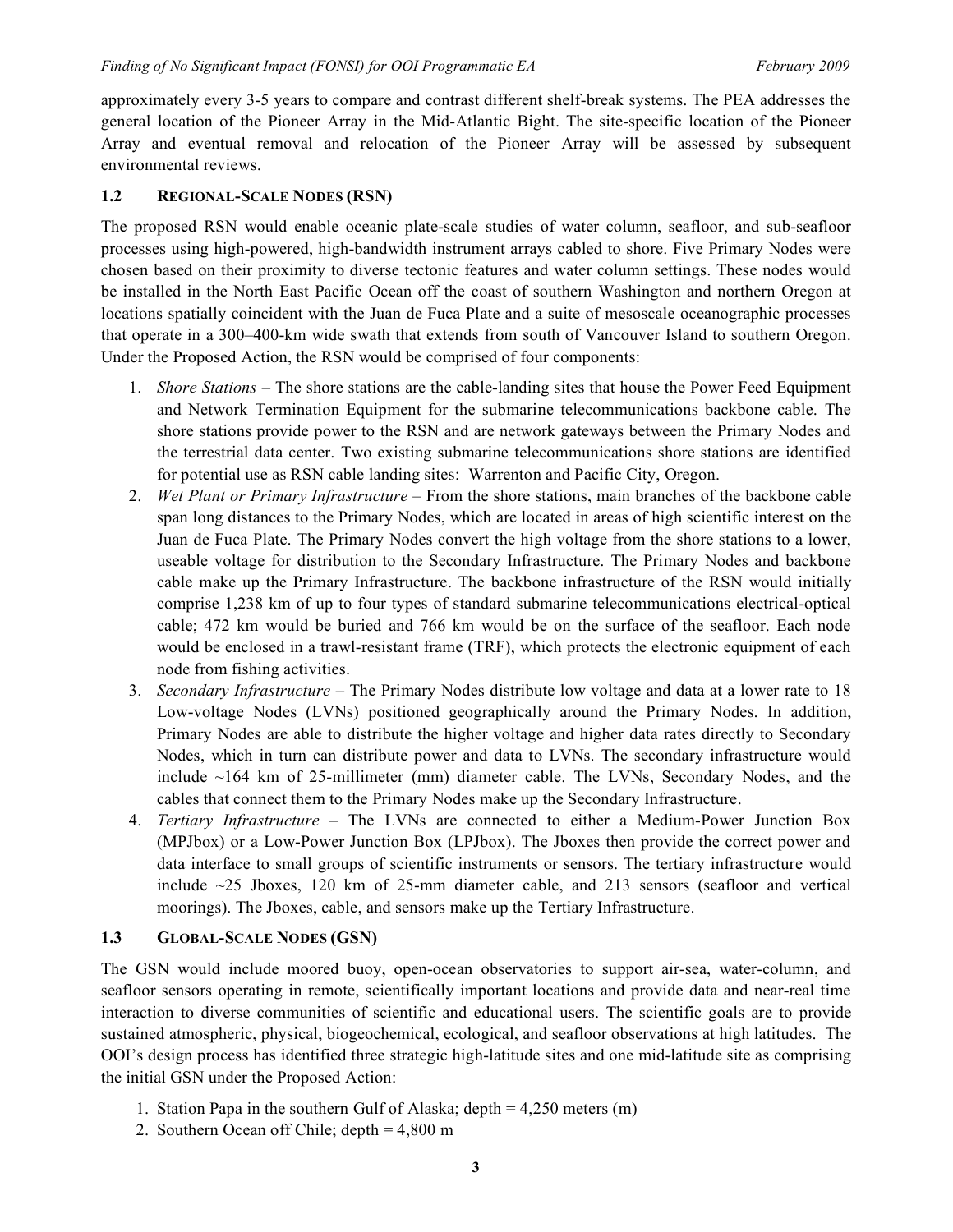- 3. Irminger Sea southeast of Greenland; depth = 2,800 m
- 4. Mid-Atlantic Ridge; depth = 4,460 m

Station Papa, Southern Ocean, and Irminger Sea are all anticipated to have an acoustically linked discus buoy, one subsurface and two flanking subsurface moorings, and five gliders. The Mid-Atlantic site would have an Extended Draft Platform mooring with a benthic node, one subsurface and two flanking subsurface moorings, and five gliders.

# **1.4 SENSORS**

To measure changes and variability in the chemical, biological, and geological processes in the ocean, the proposed OOI is designed to be equipped with a complex suite of sensors. These sensors would be deployed from a number of platforms including water column moorings and on the seafloor. It is important to note that the actual sensors to be deployed as part of the OOI program would be determined based on scientific objectives, costs, and the on-going discussions between engineers and investigators. It is expected that additional sensors would be added as the OOI program proceeds and the scientific objectives change based on researcher needs and priorities. Although these sensors would be largely commercial off-the-shelf sensors, some are anticipated to require modification for extended deployment and a small number would require further development to meet the scientific objectives and requirements of the proposed OOI. This would maximize the utility of the proposed OOI to the broader ocean research community. As additional sensors are proposed, they will be examined for potential environmental impacts, and additional environmental documentation will be prepared, if necessary, that will be tiered from the PEA.

# **1.4.1 Active Acoustic Sensors**

The active acoustic sources proposed for use in the OOI include:

- Acoustic Doppler Velocimeter (ADV). ADVs are active sensors with an operating frequency of 5-6 megahertz (MHz), a source level of  $\sim$ 220 decibels reference 1 micropascals at 1 m (dB re 1 $\mu$ Pa @ 1 m), and a pulse length of 600 microseconds  $(\mu s)$ . They would be placed on moorings or on the seafloor to investigate turbulence, boundary layers, directional waves, and sediment transport.
- Acoustic Doppler Current Profilers (ADCP). This instrument can be placed on the seafloor, attached to a buoy or mooring cable, or mounted on an AUV or glider. The ADCP measures water currents by transmitting high frequency  $(\sim] 150-1,200$  kHz) very short pings (0.6-1.5 milliseconds [ms]) of sound into the water. The source level is anticipated to be  $\sim$ 220 dB re 1µPa @ 1 m.
- Bio-acoustic Profilers (BAPs). BAPs monitor the presence and location of zooplankton within the water column by transmitting short  $(\sim 300 \text{ }\mu\text{s})$  narrow-beam  $(10^{\circ})$  signals at ultrasonic frequencies (200 kHz), which measure acoustic backscatter returns. The source level is 213 dB re  $1\mu$ Pa  $\omega$  1 m.
- Altimeters. Altimeters would be used to assist AUVs and gliders with determining their altitude above the sea floor. They use generally high frequency (170 kHz) sources that emit a narrow  $(<5^{\circ}$ ), downward directed beam with a source level of 206 dB re  $1\mu Pa$   $@$  1 m.
- Multibeam Echosounder (MBES). During research activities, the ocean floor would be mapped with an MBES. The MBES emits brief pulses of high-frequency (100 kHz) sound in a narrow (1-2 $^{\circ}$ ) fanshaped beam at a source level of 225 dB re  $1\mu Pa$   $@$  1 m.
- Acoustic Modems. Acoustic modems would be used for communication between mooring profilers, benthic sensors, and surface and subsurface buoys. They operate as a narrow-beamed  $( $5^{\circ}$ ), 20-30$ kHz signal with a pulse duration of 1-2,000 ms.
- Tracking Pingers. These pingers enable the tracking of AUVs and gliders once they are deployed. These pingers operate at a frequency of 10-30 kHz and emit a very brief (7 ms) pulse at source levels of 180-186 dB re 1µPa @ 1 m.
- Horizontal Electrometer-Pressure-Inverted Echosounder (HPIES). The HPIES is proposed as a core sensor on the RSN located on the seafloor near the full water column moorings. This instrument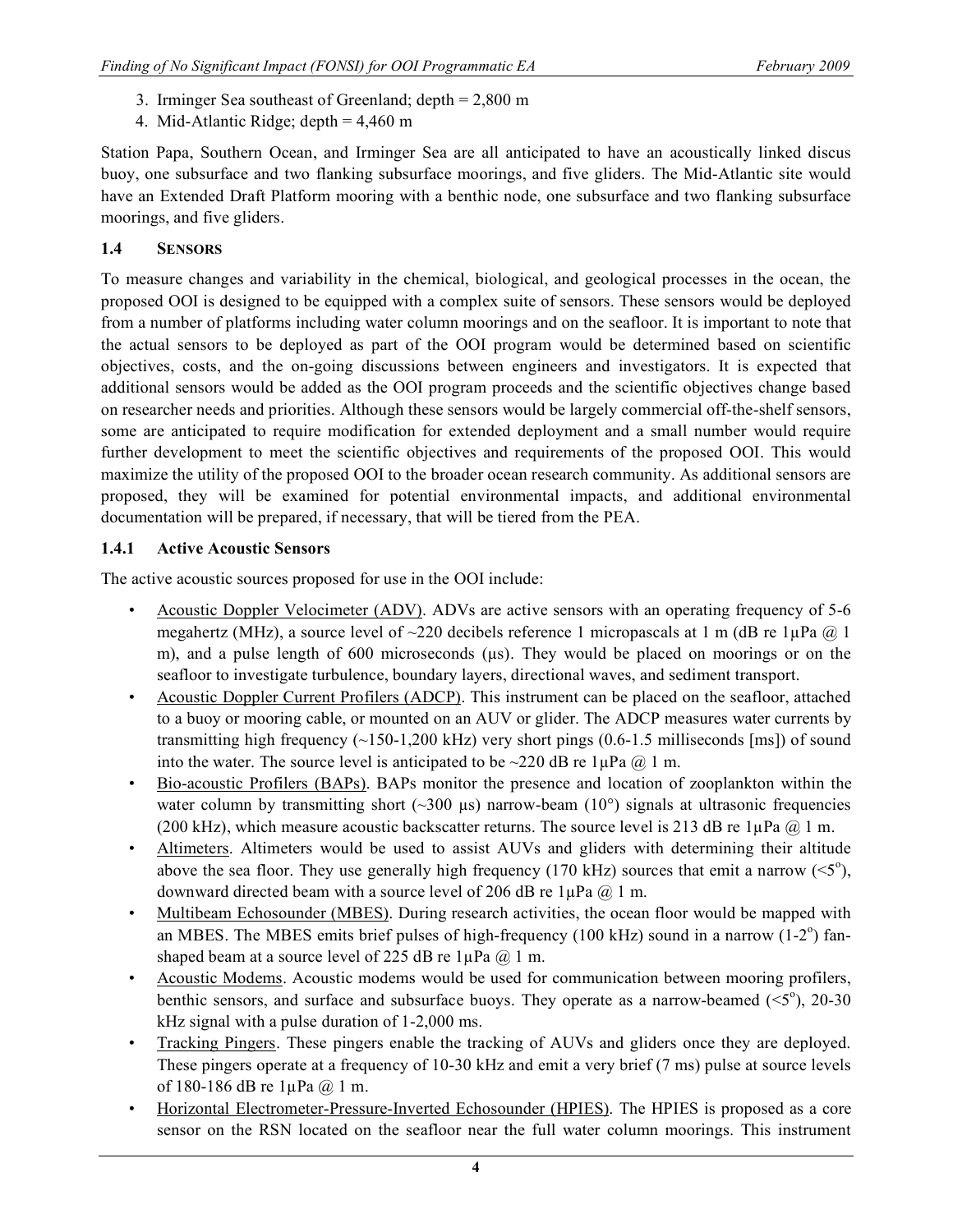package combines a bottom pressure sensor, 12-kHz inverted echosounder, and a horizontal electrometer. The echosounder would operate at a source level 172, 177, 182 dB re  $1\mu$ Pa @ 1 m at depths of 1,000, 2,000 and 3,000 m, respectively. There would be 24 narrow beamed  $( $5^{\circ}$ ), 6-ms$ pings per hour.

• Sub-bottom Profiler (SBP). The SBP is normally operated to provide information about the nearsurface features and bottom topography that is simultaneously being mapped by the MBES. It operates at mid-frequencies (2-7 kHz) with a source level of 203 dB re  $1\mu Pa$  @ 1 m.

# **1.5 INSTALLATION AND OPERATION & MAINTENANCE (O&M)**

Proposed installation and O&M activities would use standard methods and procedures currently used by the undersea telecommunications industry. However, methods may change based upon site-specific surveys, ship schedules, and final determination of types of equipment to be installed (e.g., sensor types, models, etc.). Under the Proposed Action, the installation of the CSN, RSN, and GSN components of the proposed OOI Network is expected to take  $\sim$ 201 days at sea (DAS) and involve five classes of vessels. Annual O&M operations for the OOI Network would take an estimated 230 DAS for all locations. If subsequent proposed installation and O&M activities are significantly different than the proposed installation or O&M methods described in the PEA, then additional environmental documentation would be prepared to assess any potential impacts to the environment.

#### **1.6 SPECIAL OPERATING PROCEDURES (SOPS) FOR INSTALLATION AND O&M OF THE PROPOSED OOI**

Table 1 lists the SOPs that would be implemented as part of the Proposed Action to avoid and minimize any potential impact to biological resources and commercial fishing activities.

| <b>SOP</b>                                                                                                                                                                                                                                                                                                                                                                                                                              | Applicability                           |
|-----------------------------------------------------------------------------------------------------------------------------------------------------------------------------------------------------------------------------------------------------------------------------------------------------------------------------------------------------------------------------------------------------------------------------------------|-----------------------------------------|
| 1. Cable and equipment locations for all components of the proposed OOI                                                                                                                                                                                                                                                                                                                                                                 |                                         |
| would be published on NOAA Charts, through Notices to Mariners                                                                                                                                                                                                                                                                                                                                                                          | <b>CSN</b>                              |
| (NOTMARs), and accurate locational information will be made available to                                                                                                                                                                                                                                                                                                                                                                | <b>RSN</b>                              |
| fishers to assist their avoidance of the instruments. A contact phone number                                                                                                                                                                                                                                                                                                                                                            | <b>GSN</b>                              |
| will be established where fishers can report possible entanglements.                                                                                                                                                                                                                                                                                                                                                                    |                                         |
| 2. Onshore construction activities would avoid sensitive coastal dune, bluff,<br>and wetland habitats, scenic locations, or public access points, and be sited<br>on relatively level ground and to the maximum extent practicable on<br>previously disturbed or developed land.                                                                                                                                                        | <b>RSN</b>                              |
| 3. For onshore construction activities, appropriate best management practices<br>(BMPs), based on the Oregon Department of Environmental Quality's<br>Erosion and Sediment Control Manual, would be incorporated into a<br>stormwater pollution prevention plan (SWPPP) and submitted to the ODEQ<br>in partial fulfillment of the Clean Water Act (CWA) Section 301 National<br>Pollutant Discharge Elimination System (NPDES) permit. | <b>RSN</b>                              |
| 4. The shallow water exit points for HDD would be sited in sandy bottom areas.<br>Pre-installation cable route surveys would be performed to identify bottom<br>conditions, plan cable burial accordingly, and to minimize the crossing of<br>rocky and/or geologically unstable areas.                                                                                                                                                 | <b>RSN</b>                              |
| 5. The Oregon Fishermen's Cable Committee (OFCC) will be notified<br>regarding the proposed submarine cable, moorings, and associated sensors.<br>An agreement would be negotiated with the OFCC to minimize risks to,<br>interference with, and/or interruption of commercial fishing activities and of<br>submarine cable operations.                                                                                                 | CSN (Endurance<br>Array),<br><b>RSN</b> |

**Table 1. SOPs to be Implemented under the Proposed Action**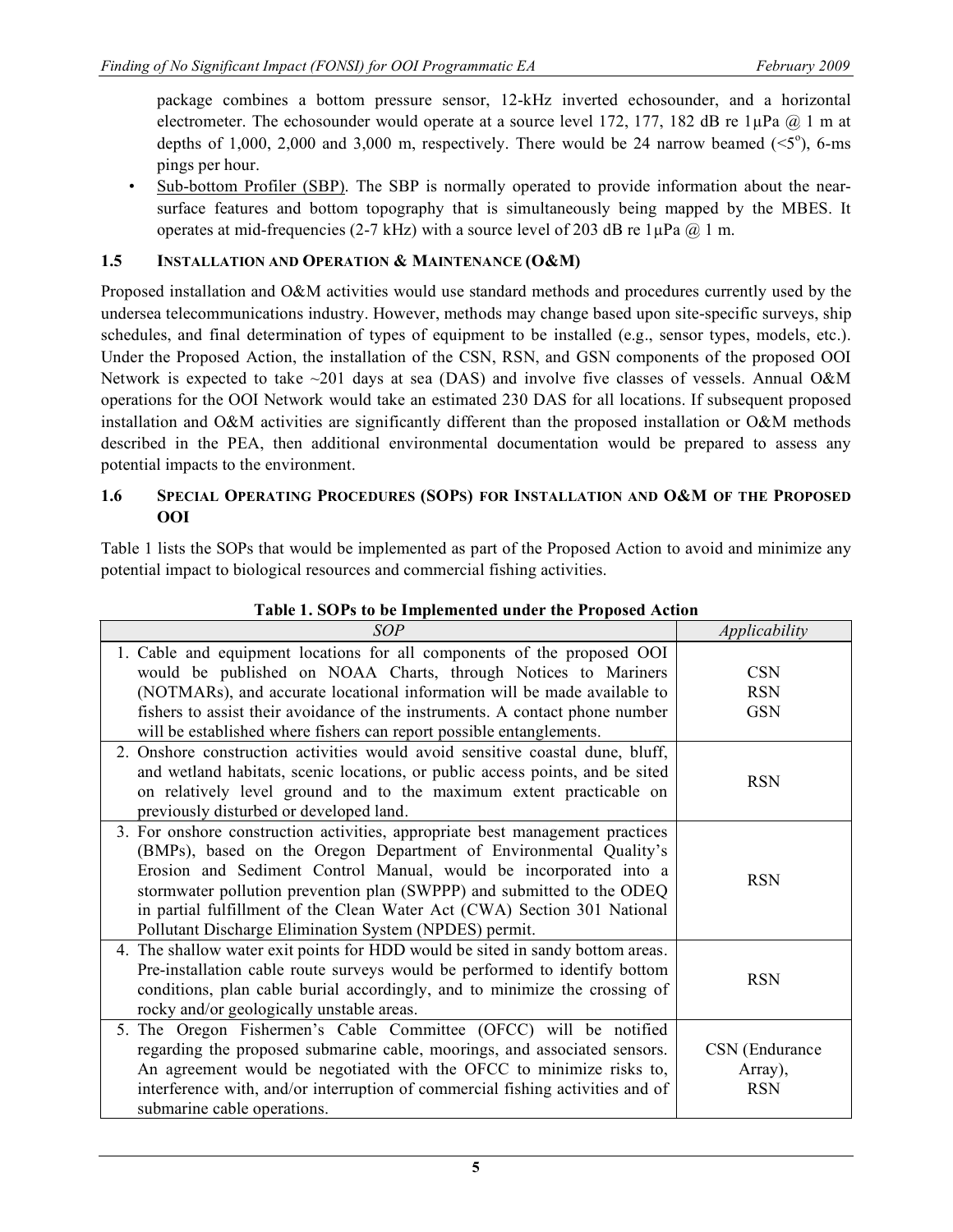# **Table 1. SOPs to be Implemented under the Proposed Action**

| <b>SOP</b>                                                                                                                                                                                                                                                                                                                                                                                                                                                                                                                                                                                                                                                                                                                                                                                                                                                                                                                                                                                                                                                                                                                                                                                                                                                                                                                                                                                                                                                                                                                                                     | Applicability                                        |
|----------------------------------------------------------------------------------------------------------------------------------------------------------------------------------------------------------------------------------------------------------------------------------------------------------------------------------------------------------------------------------------------------------------------------------------------------------------------------------------------------------------------------------------------------------------------------------------------------------------------------------------------------------------------------------------------------------------------------------------------------------------------------------------------------------------------------------------------------------------------------------------------------------------------------------------------------------------------------------------------------------------------------------------------------------------------------------------------------------------------------------------------------------------------------------------------------------------------------------------------------------------------------------------------------------------------------------------------------------------------------------------------------------------------------------------------------------------------------------------------------------------------------------------------------------------|------------------------------------------------------|
| 6. The cables would be buried $\sim$ 1 m deep where substrate conditions allow,<br>using a combination of plow and/or remotely operated vehicle (ROV). In so<br>far as practicable, cables would be buried to water depths of $\sim$ 1,100 meters<br>(m). In addition to complying with any permit conditions, it is expected that<br>the cable routes will be inspected at 5-year intervals after the installation to<br>determine whether there are exposed sections of cable that could be snagged<br>by fishing gear, and such areas will be reburied to the extent possible.                                                                                                                                                                                                                                                                                                                                                                                                                                                                                                                                                                                                                                                                                                                                                                                                                                                                                                                                                                              | <b>RSN</b>                                           |
| 7. During initial installation, where it is anticipated that burial cannot be<br>achieved, the cable would be armored and fishers notified of the location of<br>the exposed cable.                                                                                                                                                                                                                                                                                                                                                                                                                                                                                                                                                                                                                                                                                                                                                                                                                                                                                                                                                                                                                                                                                                                                                                                                                                                                                                                                                                            | <b>RSN</b>                                           |
| 8. The RSN cable route and locations of moorings would be submitted to the<br>U.S. Navy for comment/approval.                                                                                                                                                                                                                                                                                                                                                                                                                                                                                                                                                                                                                                                                                                                                                                                                                                                                                                                                                                                                                                                                                                                                                                                                                                                                                                                                                                                                                                                  | <b>RSN</b>                                           |
| 9. Owners of all existing and proposed cables would be contacted to coordinate<br>crossings, if necessary. To the extent possible, all crossings would meet the<br>recommendations of the International Cable Protection Committee (ICPC).                                                                                                                                                                                                                                                                                                                                                                                                                                                                                                                                                                                                                                                                                                                                                                                                                                                                                                                                                                                                                                                                                                                                                                                                                                                                                                                     | <b>RSN</b>                                           |
| 10. As much as possible, cables would be laid perpendicular, rather than<br>parallel to, steep offshore slopes. Perpendicular placement is more stable and<br>reduces the risks of damage from underwater landslides or differential<br>slippage of cable sections down side slopes.                                                                                                                                                                                                                                                                                                                                                                                                                                                                                                                                                                                                                                                                                                                                                                                                                                                                                                                                                                                                                                                                                                                                                                                                                                                                           | <b>RSN</b>                                           |
| 11. Site-specific surveys will be completed at the proposed mooring locations<br>for the Pioneer Array; the proposed locations of the Primary Nodes,<br>Secondary Nodes, low-voltage nodes (LVNs), and Jboxes of the RSN; and<br>Endurance Array mooring locations to ensure adequate, acceptable positions<br>for the siting of OOI infrastructure. For a more effective placement of<br>sensors on the seafloor, AUV operations may be conducted at the node<br>locations.                                                                                                                                                                                                                                                                                                                                                                                                                                                                                                                                                                                                                                                                                                                                                                                                                                                                                                                                                                                                                                                                                   | CSN (Endurance and<br>Pioneer Arrays),<br><b>RSN</b> |
| 12. For horizontal directional drilling (HDD) operations, an HDD Monitoring<br>and Spill Contingency Plan would be prepared and submitted to the U.S.<br>Army Corps of Engineers (USACE) and Oregon Department of<br>Environmental Protection (ODEP) as appropriate in conjunction with CWA<br>Section 404/401 permitting for the Proposed Action. The plan would include,<br>but not necessarily be limited to the following:<br>· description of superficial and bedrock geological conditions and the<br>proposed bore profile at each HDD location;<br>• assessment of the likelihood of a "frac-out" involving the release of<br>drilling fluids from the bore hole into the overlying ocean waters;<br>• procedures to monitor drilling fluid returns, regulate drilling pressure,<br>and add loss circulation materials as necessary to plug fractures along<br>the bore path and minimize the possibility of a frac-out;<br>• to minimize the release of drilling mud when the drill punches through<br>on the seabed, operators will switch from drilling mud to water only to<br>lubricate the bore during the last stage of the operation before the drill<br>reaches its exit point;<br>• procedures for monitoring the bore path between the bore entry and the<br>planned exit point to detect a release of drilling mud;<br>• a Contingency Plan for the containment and cleanup of a discharge of<br>drilling mud onto the shore or seabed; and<br>• reporting procedures to document the implementation of the plan and its<br>effectiveness. | <b>RSN</b>                                           |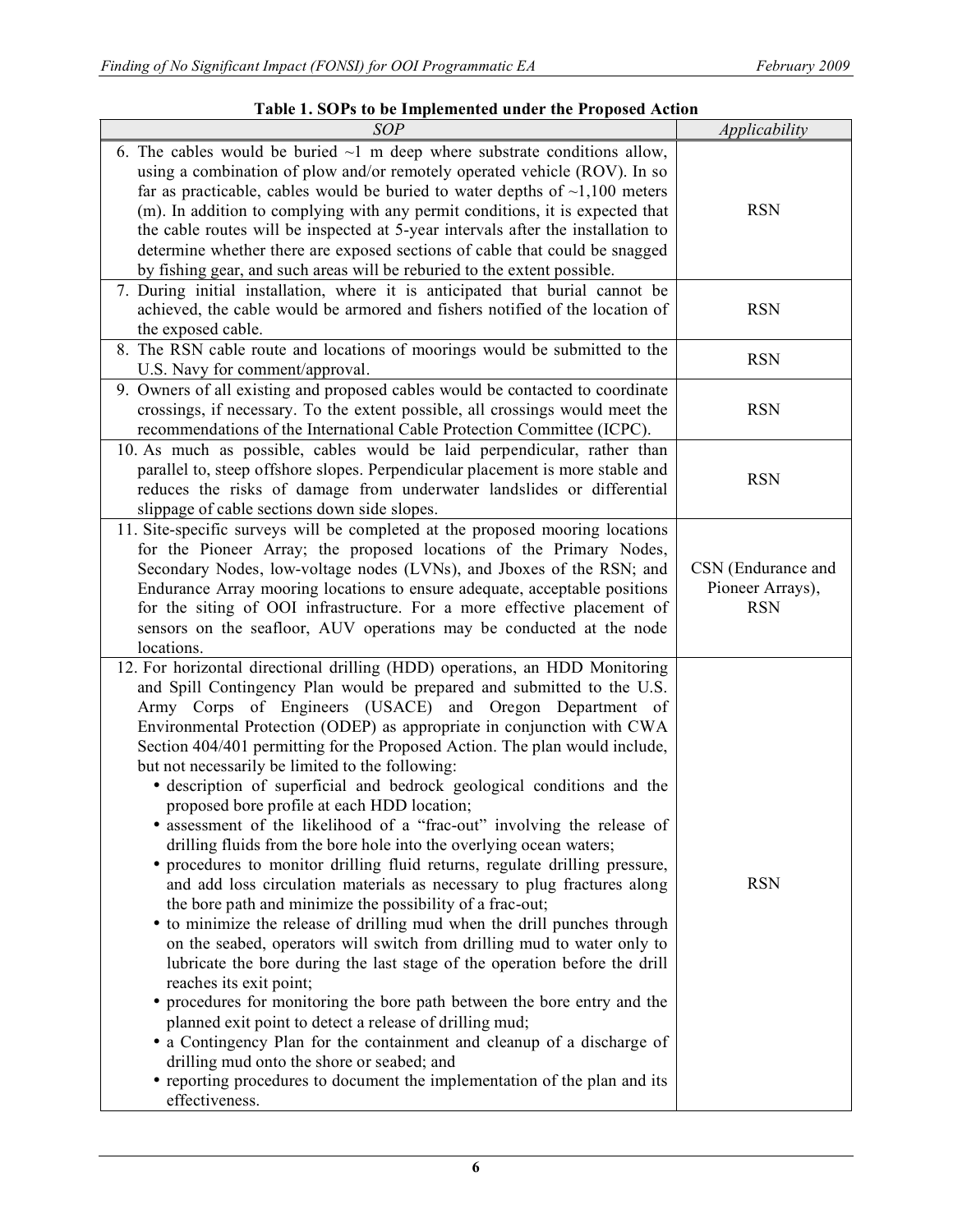## **2.0 PURPOSE AND NEED**

The OOI would build a network of sensors designed to collect ocean and seafloor data at high sampling rates over years to decades. These sensors would be linked to shore using the latest communications technologies, enabling scientists to reconfigure these sensors from their laboratories and use the incoming data in near-real time in their models. Scientists and educators from around the country, from large and small institutions, and from fields other than ocean science, would be able to take advantage of OOI's open data policy and emerging cyberinfrastructure capabilities in distributed processing, visualization, and integrative modeling. Researchers would make simultaneous, interdisciplinary measurements to investigate a spectrum of phenomena including episodic, short-lived events (tectonic, volcanic, biological, severe storm-related), to more subtle, longer-term changes or emergent phenomena in ocean systems (circulation patterns, climate change, ocean acidity, ecosystem trends). Through a unifying cyberinfrastructure, researchers would control sampling strategies of experiments deployed on one part of the infrastructure in response to remote detection of events by other parts of the infrastructure. The long-term introduction of ample power and bandwidth to remote parts of the ocean by the OOI would provide the ocean science community with unprecedented access to detailed data on multiple spatial scales, studying the coastal-, regional-, and global-scale ocean, and using mobile assets (AUVs, gliders, and vertical profilers) to complement fixed-point sensors. The discoveries, insights, and the proven new technologies of the OOI effort would continuously transfer to more operationally oriented ocean-sensing systems operated by other agencies and countries. Increased ocean coverage, the growth of technical capability, development of new and more precise predictive models, and increasing public understanding of the ocean would all be tangible measures of the OOI's contribution to transforming ocean science. In this manner, OOI would play a key role in keeping the U.S. science effort at the cutting edge of ocean knowledge.

#### **3.0 ALTERNATIVES CONSIDERED**

Numerous alternative configurations were considered for the CSN, RSN, and GSN components of the proposed OOI. As a result of extensive technical and NSF review of numerous planning and technical supporting documents, no other action alternatives to the Proposed Action emerged that would satisfy the identified purpose and need and scientific objectives and siting criteria. Consequently, only the Proposed Action and the No-Action Alternative were carried forward for analysis in the PEA.

## **4.0 SUMMARY OF ENVIRONMENTAL EFFECTS**

## **4.1 CSN (ENDURANCE ARRAY) AND RSN**

## **4.1.1 Air Quality**

The Proposed Action is located within the jurisdiction of Grays Harbor County, Washington; and Clatsop, Tillamook, and Lincoln counties, Oregon. All affected counties are in attainment of the National Ambient Air Quality Standards as well as state and regional air quality standards. Therefore, a Clean Air Act conformity determination is not required. The Proposed Action would result in minor temporary emissions from surface vessels during installation and O&M activities of the RSN and CSN. However, these vessel emissions would not represent a substantial increase above existing conditions, as only a small number of vessels would be used and for only a few weeks per year. The Proposed Action would not compromise air quality attainment status in Washington and Oregon or conflict with attainment and maintenance goals established in their State Implementation Plans. Therefore, the Proposed Action would have a negligible impact on air quality.

## **4.1.2 Terrestrial Biological Resources**

Under the Proposed Action, existing shore stations and beach manholes would be used for the landing of the RSN submarine cable. Although the exact location of the proposed HDD activities has not been determined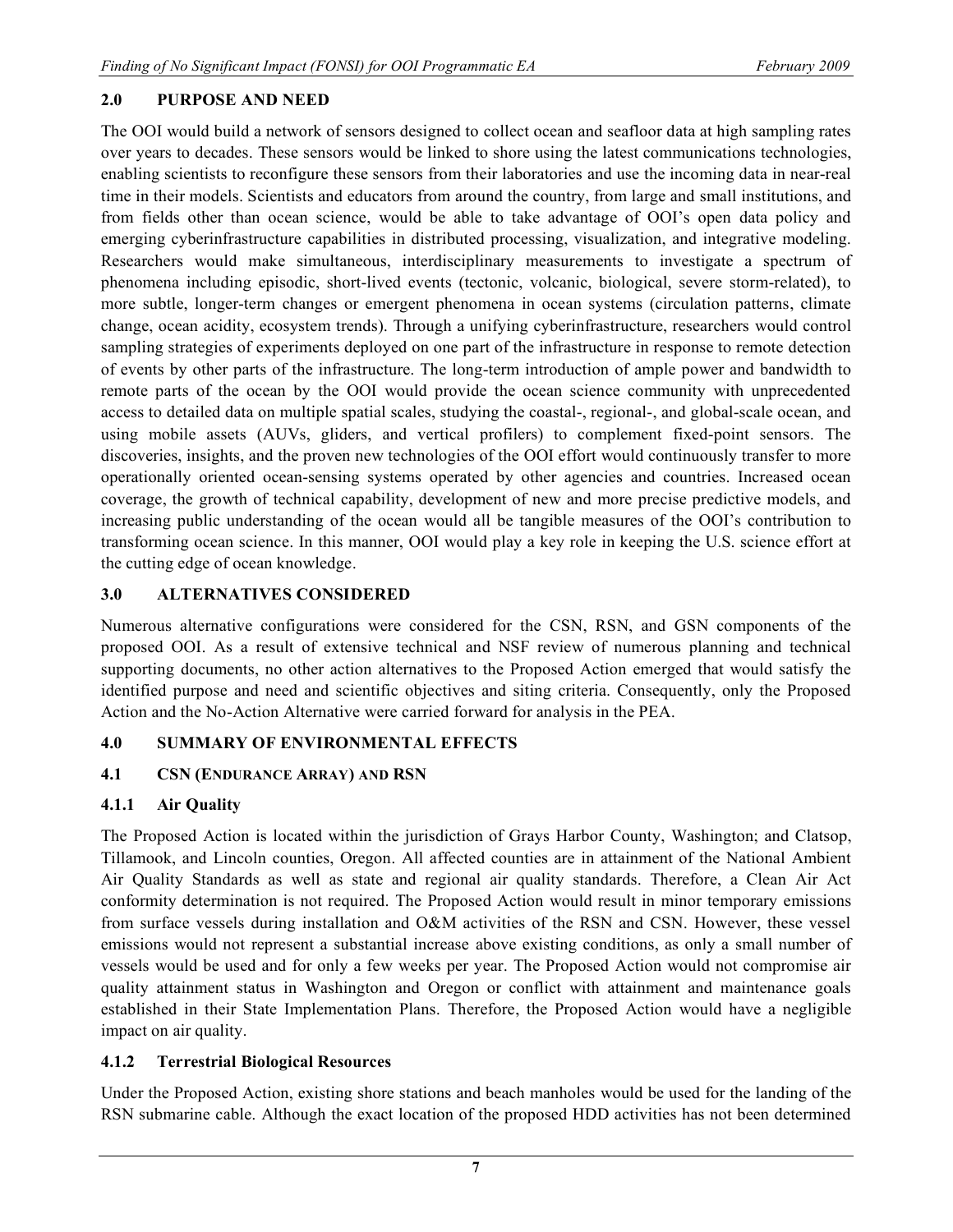at this time, preliminary analysis indicates that there would be no significant impacts to terrestrial biological resources at the proposed Warrenton and Pacific City shore station sites. A site-specific evaluation would be done prior to any HDD activities and if necessary, additional environmental documentation would be completed to assess the potential impacts to terrestrial resources. The CSN would not have a terrestrial component and therefore it is anticipated that there would be no significant impacts to terrestrial biological resources from implementation of the Grays Harbor and Newport lines of the Endurance Array.

# **4.1.3 Transportation**

Generally only two to three vessels would be used during installation and O&M activities associated with the proposed OOI, and then only for a few weeks per year. Projected increases in vessel traffic due to implementation of the Proposed Action would constitute a negligible portion of the total existing vessel traffic in the ROI. In addition, proposed activities associated with the installation and annual O&M of the proposed OOI would not restrict or change existing vessel traffic patterns within the ROI. All eight mooring buoys of the Endurance Array would be marked in accordance with U.S. Coast Guard (USCG) requirements and locations of all buoys would be published on NOAA charts. Therefore, there would be no significant impacts to transportation within the region of influence (ROI) with implementation of the Proposed Action.

# **4.1.4 Land Use**

Proposed terrestrial activities associated with the proposed cable landings at Warrenton and Pacific City, Oregon would be sited in accordance with established land use guidelines addressing safety, functionality, and environmental protection zones where appropriate. The proposed shore stations are existing facilities and no additional construction is required. With implementation of SOPs during RSN HDD activities, there would be no significant impacts to terrestrial resources. In addition, no changes to existing land use are anticipated to occur with implementation of the Proposed Action.

## **4.1.5 Marine Biological Resources**

The vessels and activity associated with installation of RSN cable, surface and subsurface moorings, and associated scientific sensors on the sea floor may cause marine species to temporarily avoid the immediate vicinity of the proposed CSN (Endurance Array) and RSN, but this impact would not be significant due to the small scale and temporary nature of the proposed activities. The vessel used for cable and mooring deployment would move very slowly during the activity and would not pose a collision threat to marine mammals, including Endangered Species Act (ESA)-listed species.

There are no documented incidents of marine mammal entanglement in a submarine cable during the past 50 years. The cables are designed to be taut against the seafloor, without loose slack, Entanglement of marine species is not likely because the submarine cable would be buried in water depths less than 1,100 m. For water depths greater than 1,100 m, where the cable is not buried, the rigidity of the cable would cause the cable to lie extended on the sea floor and not coil thereby eliminating the potential for entanglement. Entanglement of marine species within mooring cables in the water column is considered highly unlikely because of the rigidity of the mooring cables and the ability of marine species to detect and avoid the mooring lines.

Once installed on the seabed, the proposed mooring anchors and scientific sensors would be equivalent to other hard structures on the seabed, again posing no risk of adverse effect on marine organisms.

Electromagnetic fields (EMF) are produced when electricity is transmitted through cables buried in the seafloor. The concern with EMF is the sensitivity of particular groups of the marine animals to EMF, especially the potential responses (e.g., attraction, repulsion, disorientation, or other behaviors) of fish (particularly elasmobranchs [i.e., sharks, skates, and rays]), sea turtles, and marine mammals, and the effectiveness of mitigation, primarily through burying or shielding of the cable. It is expected that due to the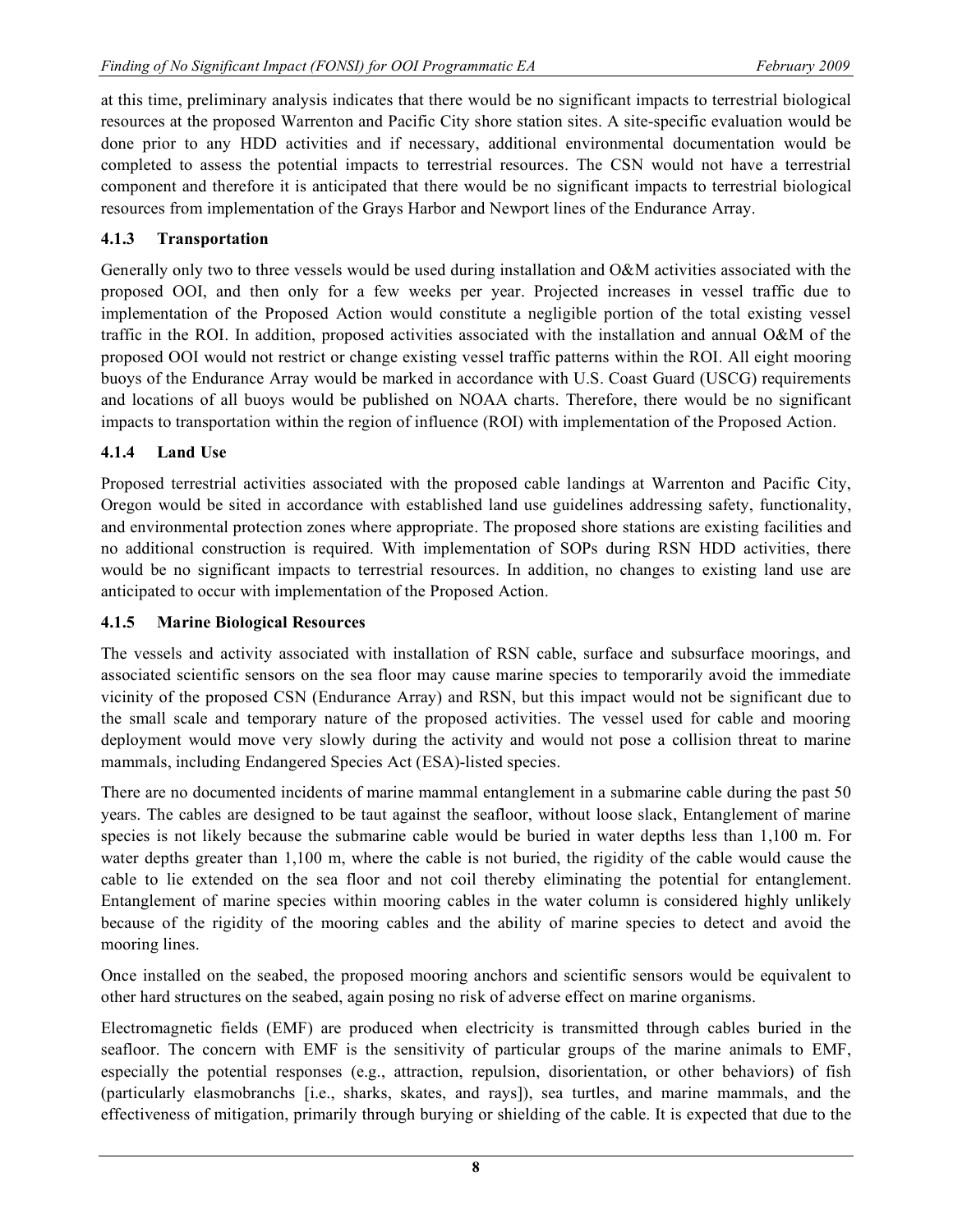low voltage transmitted, the smaller cable size, and the armoring and burying of the OOI cables, that potential impacts from EMF on fish, sea turtles, or marine mammals, including ESA-listed species would not be significant.

Impacts on EFH may entail temporary mechanical disturbance of the substrate, and long-term coverage of relatively small areas of substrate by RSN cable, TRFs, mooring anchors, LVNs, Jboxes, and cabled scientific sensors. The substrate in the affected area offshore consists of sand, sand and mud, and mud. The cables, anchors, and instruments themselves would constitute ~4 hectares (ha) of new hard substrate. Use of the sea plow and/or ROV to install the RSN cables would impact an approximately 2-m wide swath of substrate during installation, and a total area of 94 ha. Therefore, a total of 98 ha of EFH may be impacted by proposed CSN and RSN installation activities. Over time, the natural movement of sediments by ocean currents and burrowing organisms would reestablish natural bottom topography. The short-term and minor increases in turbidity and sedimentation would not affect the ability of EFH to support healthy fish populations and affected areas are expected to recover quickly. Repair activities and/or future removal of the proposed cable, moorings, and associated infrastructure would have impacts on seafloor geology similar to those of installation at the affected locations. Therefore, the implementation of the proposed Endurance Array and RSN would not have an adverse affect on EFH in the area.

The use of up to six gliders within a survey area of  $\sim 16,000$  nmi<sup>2</sup> around the Endurance Array is not expected to affect marine species, as the proposed gliders would move within the water column similar to a dolphin or whale. Gliders are sealed, contain no motors, fuels, or hazardous materials; and move at very slow speeds (~0.5 knot), thereby eliminating the potential for collisions with marine mammals and ESA-listed species.

The proposed active acoustic sources associated with the Endurance Array and RSN would generally operate at frequencies much higher than those frequencies considered audible by fish and marine mammals. The ADV, BAP, and the ADCP would all operate at frequencies greater than 180 kHz, with most operating at frequencies greater than 200 kHz. For the HPIES, MBES, SBP, altimeters, acoustic modems, and tracking pingers operating at frequencies between 2 and 170 kHz, fish and marine mammals would not be disturbed by any of these proposed acoustic sources given their low duty cycles, the brief period when an individual animal would potentially be within the very narrow beam of the source, and the relatively low source levels of the HPIES, pingers, and acoustic modems. Therefore, implementation of the proposed deployment of the Endurance Array and RSN is not expected to result in significant acoustic impacts to fish and marine mammals, including ESA-listed species.

NSF consulted with NMFS under MMPA and section 7 of the ESA. The conservation and other protective measures requested by NMFS will be included in the implementation of the proposed CSN (Endurance Array) and RSN component of the OOI network (See Attachment 2).

## **4.1.6 Geological Resources**

Under the Proposed Action, potential impacts to geological resources from the proposed (CSN) Endurance Array (Grays Harbor and Newport lines) would only be associated with the placement of 14, 2  $m<sup>2</sup>$  mooring anchors and associated sensors on the seafloor (at 25, 50, 80, 150, and 500 m). Impacts would include temporary mechanical disturbance of soft sediments, and long-term coverage of relatively small areas of substrate by the anchors and scientific sensors. Over time, the natural movement of sediments by ocean currents and burrowing organisms would reestablish natural bottom topography. These impacts on softbottom substrates are considered minor and would result in short-term insignificant impacts to geological resources.

Impacts to onshore geological resources from the installation of the RSN cable would include temporary soil disturbance by grading, excavation, and equipment operations to support HDD activities at two locations: Pacific City and Warrenton, Oregon. At each site, it is anticipated that HDD activities may temporarily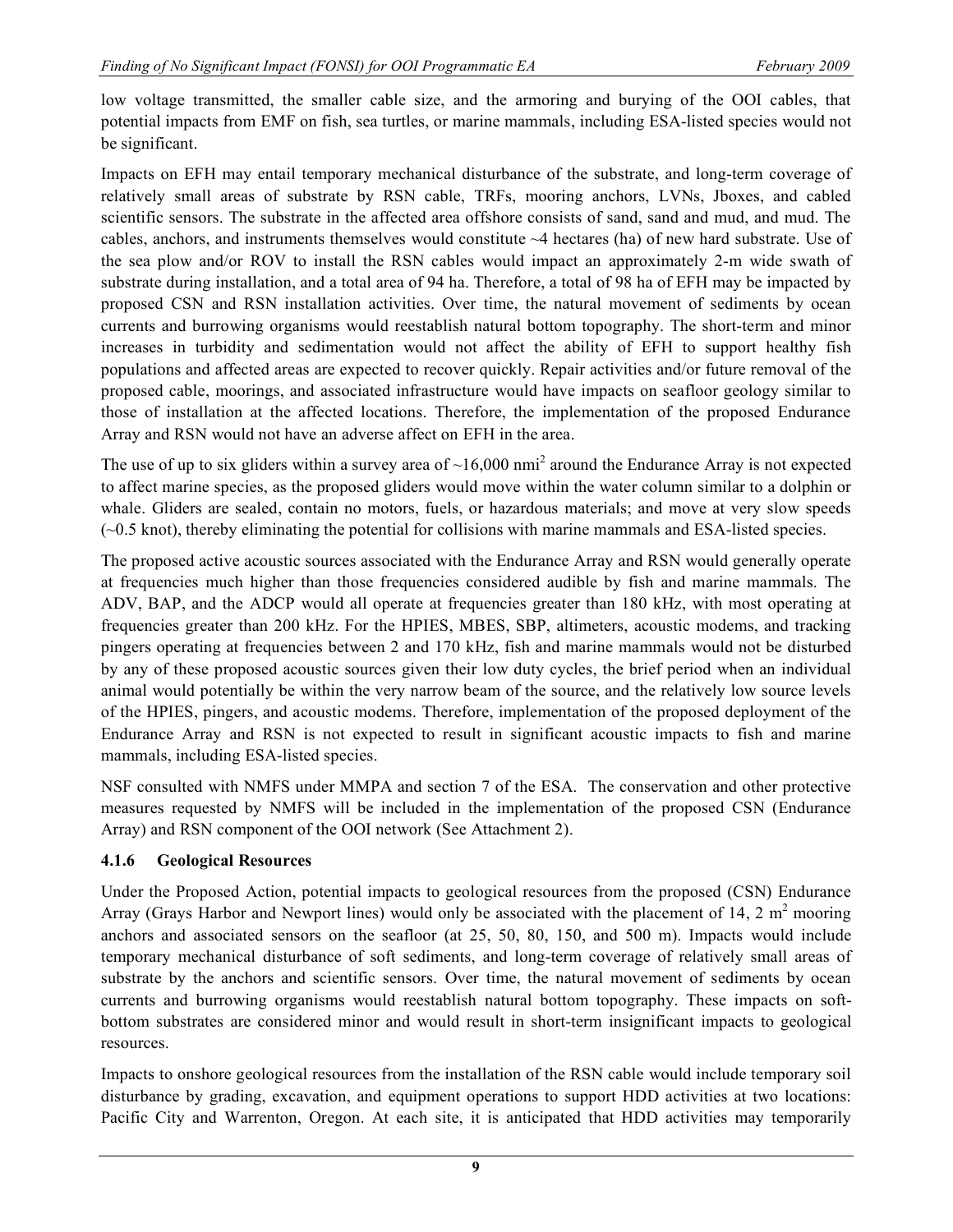disturb approximately 0.2 ha in close proximity to existing beach manholes for existing cables. The onshore drilling sites would be configured to avoid impacting sensitive coastal habitats that would be especially vulnerable to erosion. In accordance with CWA NPDES requirements, the OOI would obtain coverage under the State of Oregon's general permit for construction stormwater discharges. This would include the preparation and implementation of a SWPPP with BMPs to minimize erosion and sediment transport from construction sites, and to restore disturbed areas to a stable condition after construction. As a result, no significant impacts to onshore geologic resources are anticipated to occur.

Impacts on offshore geology would entail temporary mechanical disturbance of the substrate, and long-term coverage of relatively small areas of substrate by TRFs, mooring anchors, LVNs, Jboxes, and cabled scientific sensors. As described previously, the substrate in the affected area offshore consists of sand, sand and mud, and mud. The cables, anchors, and instruments themselves would constitute ~4 ha of new hard substrate. Soft sediments would be excavated and dispersed a short distance around the bore exits, sites where equipment would be placed, and cable burial corridors. Use of the sea plow and/or ROV to install the cables would impact an approximately 2-m wide swath of substrate during installation, and a total area of 94 ha. Over time, the natural movement of sediments by ocean currents and burrowing organisms would reestablish natural bottom topography. If necessary, the placement of cables on rock substrate would cause minor physical abrasion (grooving) of the substrate. Repair activities and/or future removal of the proposed cable, moorings, and associated infrastructure would have impacts on seafloor geology similar to those of installation at the affected locations. These impacts on soft- and hard-bottom substrates are considered minor and not significant.

## **4.1.7 Water Quality**

The onshore portion of the Proposed Action is not anticipated to affect water quality. Project activities are expected to occur on level sites without surface water features or direct drainage to the ocean. A projectspecific SWPPP incorporating BMPs for erosion and sedimentation control would be prepared and implemented to prevent the discharge of sediment or pollutants or runoff from the sites.

The offshore cables consist of metallic and synthetic, essentially inert materials (glass fibers, plastic (polyethylene), copper, steel, waterproof nylon yarn). Based on observations of previously installed underwater cables, the cables would soon be covered with marine growth or buried by sand, and would not break down for a very long period of time. The available information, although limited, suggests that cable constituents (such as copper and zinc) are not normally leached into surrounding waters unless the cable is damaged, and that in any case, the amounts are small and unlikely to affect the organisms that grow on the cables. Ultimately, as cable components disintegrate, decompose, or corrode, the constituent elements would be dispersed into surrounding media, with no significant effect on sediment or water quality.

The HDD process would not directly or cumulatively introduce toxic or hazardous substances or chemicals, organic substances, or solid wastes into bodies of water or on land to cause the level of these substances to exceed regulatory standards. The bentonite clay used in the drilling process is a non-toxic clay that is not a hazardous substance. It is possible that drilling mud could escape from the bore into the surrounding geologic formation. Any material migrating to the surface would be rapidly dispersed by wave and current action and would not be expected to persist or accumulate in appreciable amounts. During the final stage of drilling, bentonite addition to the drilling fluid would be discontinued, and only water would be used, thus minimizing the release of the clay sediment when the bore exits the seabed. The drilling contractor would follow procedures established in a project-specific Drill Monitoring and Cleanup Plan to minimize the possibility of a release of drilling mud into the ocean, and to remove any accumulation of drilling mud on the seafloor.

The only hazardous substances that would be used in the proposed project are lubricants and fuel contained in marine vessels and equipment. Vessels would be required to adhere to federal, state, and Implementing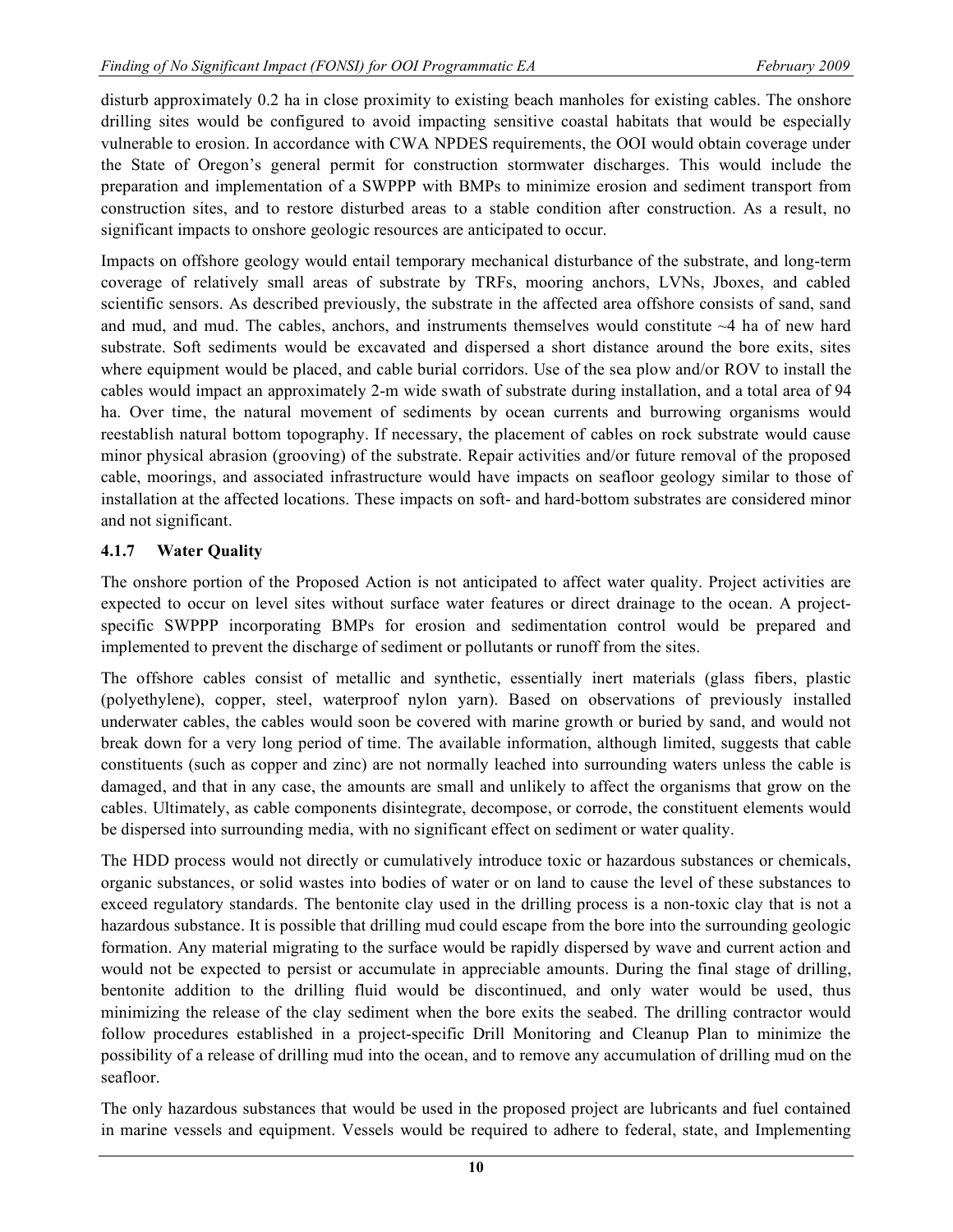Organization (IO) requirements for the management of hazardous materials and hazardous waste. Vessels engaged in installation would adhere to all USCG (CWA §311) requirements regarding the containment, cleanup, and reporting of spills, which would assure that the effects are minimized. Therefore, no significant impacts to marine water quality with implementation of the Proposed Action are anticipated.

Small-scale increases in turbidity would occur due to installation of the cables and instruments on the seafloor. Turbidity would be minor and temporary throughout the installation activities. Sediments would rapidly disperse and/or settle back to the seabed. Coarse sediments (sand or larger) would resettle within seconds in the immediate area, whereas fines (silt to clay) tend to drift and remain in suspension for minutes to hours, depending on particle sizes and bottom currents. There would be no permanent or significant effect on marine water quality due to suspended sediments. The outer layers of submarine cables are insoluble and readily become encrusted with marine organisms and are not expected to break down for decades. Inner metallic components are sealed from the surrounding media. Any by-products of corrosion or dissolution of cable components in seawater would be rapidly dispersed and diluted in the water column and, as such, are not anticipated to have a significant effect on water quality.

## **4.1.8 Cultural Resources**

Under the Proposed Action, potential impacts to cultural resources from the proposed (CSN) Endurance Array would only be associated with the placement of two mooring anchors (at 25 m or approximately 3 nmi from shore) on the seafloor for the Grays Harbor Line, four mooring anchors (two each at 25 and 50 m) on the seafloor for the Newport Line, and associated scientific sensors on the seafloor in the immediate vicinity of the moorings. The proposed RSN cable route would be sited to avoid all known cultural resource sites. Site-specific surveys would be conducted prior to placement of any RSN cable and mooring anchors to determine if any undiscovered cultural resources are within the immediate vicinity of the proposed RSN cable and Endurance Array moorings. With the implementation of pre-cable laying surveys and the routing of the RSN cable and placement of Endurance Array moorings to avoid known cultural resources, there would be no significant impacts to cultural resources with implementation of the CSN (Endurance Array) and RSN components of the Proposed Action.

NSF and the CSN IOs would establish a communication process with the Quinault Nation to establish points of contact to exchange information on proposed OOI activity and Tribal fishing regulations in order to avoid disruption of Tribal usual and accustomed fishing patterns. Therefore, implementation of the Proposed Action would not result in adverse effects to historic resources, cultural resources, or to usual and accustomed fishing rights.

## **4.1.9 Socioeconomics (Fisheries)**

The proposed installation and O&M activities of the CSN (Endurance Array) and RSN would have two potential impacts to commercial fisheries operations in the ROI: 1) presence of the cable installation vessel would preclude fishing activities within a limited area  $(\sim 1.6 \text{ km})$  for a temporary period (a few hours to several days), and 2) commercial fisheries that use equipment that contacts the bottom could potentially snag unburied portions of the cable or scientific sensors, causing damage to or loss of their fishing gear, or damage to the cable or scientific sensors on the seafloor.

Notice would be given to fishing vessels regarding the proposed CSN and RSN installation operations to prevent contact that could potentially damage fishing gear. No exclusions are proposed along the cable route, so interference would not occur between the cable installation vessel and commercial fisheries. Potential interference with commercial fishing activities could occur during cable and mooring installation operations, but these would be temporary and localized. As the cable vessel and installation operations progress, fishing activities would not be precluded along the entire proposed cable route or Endurance Array lines. Only small areas would not be available for fishing while the cable plow and cable-laying vessel are in a specific area.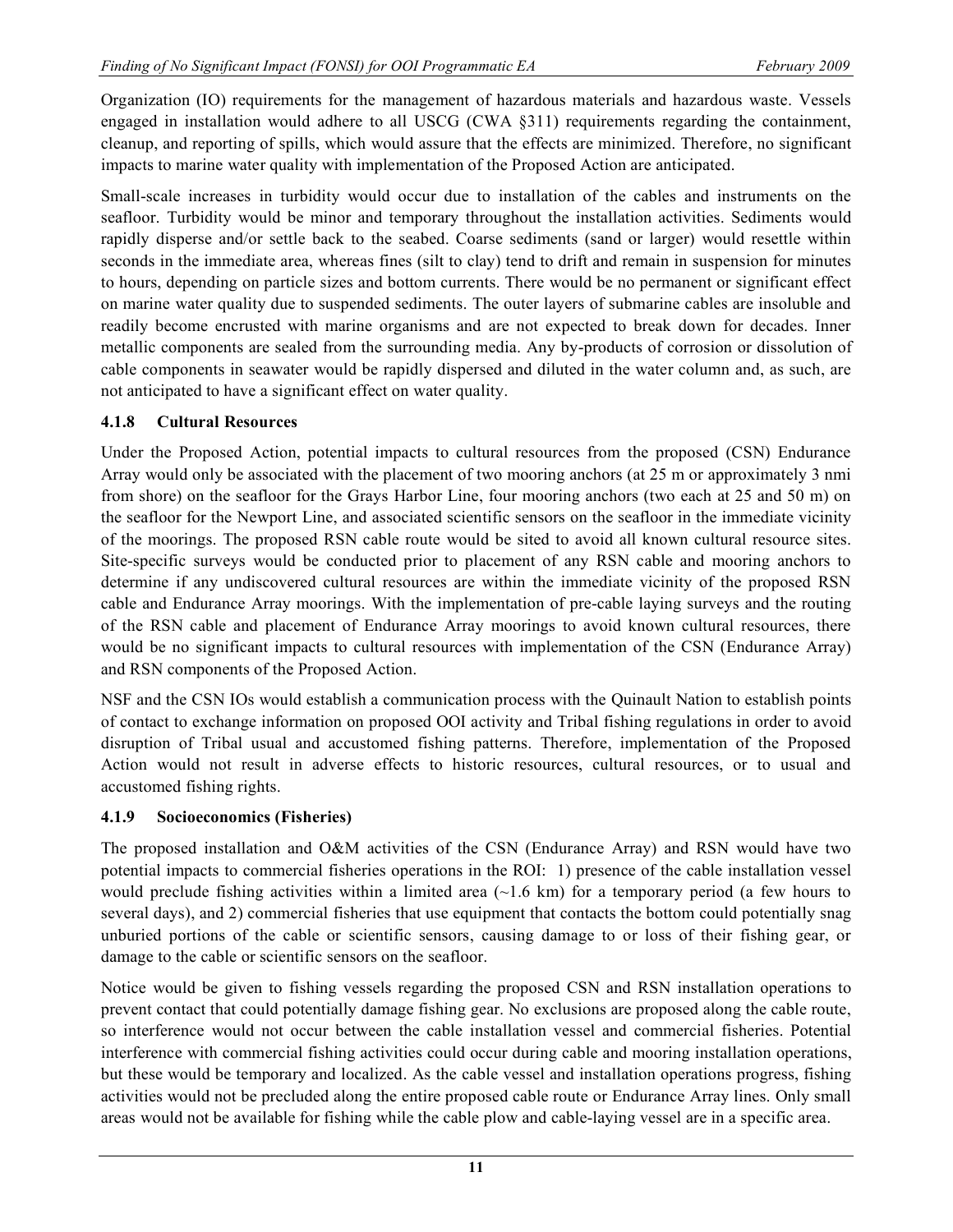The IOs for the proposed CSN and RSN and representatives from the OFCC have been in preliminary discussions about a formal agreement that would address concerns of the fishing industry regarding installation of the cable and potential impacts on fishing revenues from potential loss of gear. Such agreements have been incorporated into the considerations and approvals of previous commercial fiber optic cable projects in Oregon coastal waters. These earlier agreements have provided a model for the preliminary discussions. With the implementation of SOPs and the incorporation of an agreement between the OFCC and the OOI owner, there would be no significant impacts to commercial fisheries with implementation of the Proposed Action.

# **4.2 MID-ATLANTIC BIGHT CSN (PIONEER ARRAY)**

# **4.2.1 Geological Resources**

Under the Proposed Action, potential impacts to geological resources from the proposed Pioneer Array would only be associated with the placement of 12 mooring anchors and associated sensors on the seafloor  $\sim$ 75 nmi from shore. The placement of these anchors and sensors would result in short-term insignificant impacts to surface sediments in the immediate vicinity of the proposed Pioneer Array assets, and there would be no significant impacts to marine geological resources.

# **4.2.2 Air Quality**

The Proposed Action is not located within the jurisdiction of any state and is also outside U.S. Territory. There are no emissions standards for vessels or activities operating beyond 12 nmi of shore. Proposed activities would result in minor temporary emissions from surface vessels or surface buoys during installation and O&M activities of the Pioneer Array. However, these emissions would not represent a substantial increase above existing conditions as only a small number of vessels and surface buoys would be used. The proposed installation and O&M activities associated with the Pioneer Array would take place more than 75 nmi from the shoreline of any state and therefore would not compromise air quality attainment status in New York, Rhode Island, Connecticut, and Massachusetts. Therefore, the Proposed Action would have a negligible impact on air quality within the ROI.

# **4.2.3 Water Quality**

Proposed installation and O&M activities at the proposed Pioneer Array would not introduce any materials or substances into the marine environment that would adversely affect marine water quality. The only potential sources of hazardous materials would be unanticipated accidents or spills that resulted in a discharge of fuel, lubricants, or sensor components (e.g., batteries) from a project vessel or associated OOI equipment and sensors. Based on existing IO requirements and procedures for management of such materials on board vessels and the design of scientific equipment and sensors, such events are extremely unlikely to occur. If such a spill were to occur, it would be a localized occurrence, and adherence to standard containment, cleanup, and reporting requirements would assure that the effects are minimized. In addition, residual material would be dispersed by natural processes.

The proposed Pioneer Array would be capable of being upgraded to a methanol-based fuel cell power generation system. Pure 100% methanol (M100) would be used in the proposed fuel cells. An alcohol, methanol is a clear, odorless, volatile liquid, and mixes completely in water. Based on a review of existing information on the fate and transport of methanol in the environment, it was determined that methanol was unlikely to accumulate in surface water in the event of an accidental spill of a fuel cell. In surface water, the complete solubility of methanol would result in rapid wave-, wind-, and tide-induced dilution to low concentrations. Relative to conventional gasoline and diesel fuel, methanol is significantly less toxic to marine life than oil or gasoline and is considered a safer and more environmentally benign fuel.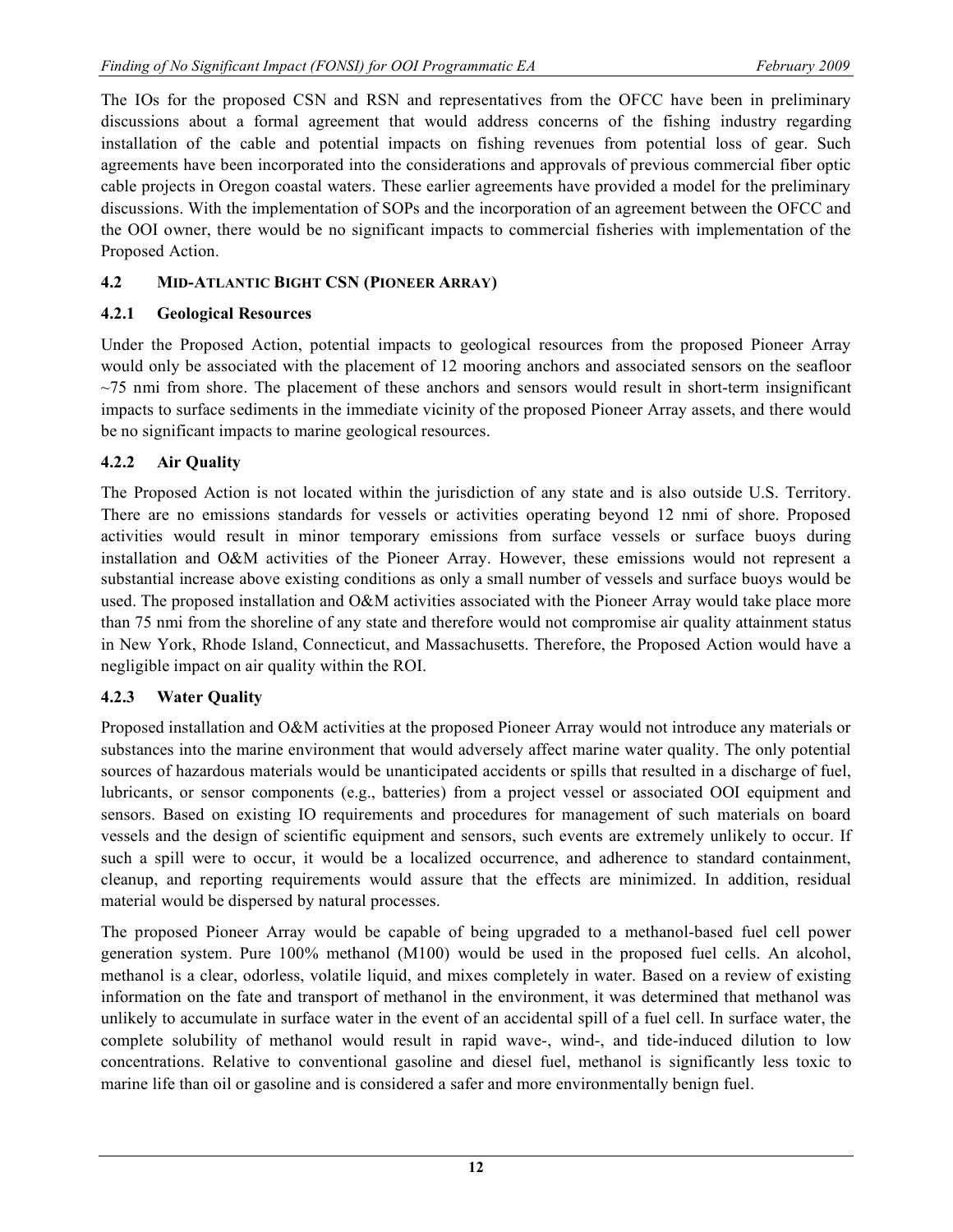The project would not alter currents or circulation regimes. A minor and localized area for which the anchors, scientific sensors, and connecting cables would be placed would likely have some re-suspension of sediment, but these effects would be temporary. Therefore, no impacts to water quality with implementation of the Pioneer Array component of the proposed OOI are anticipated.

# **4.2.4 Cultural Resources**

Under the Proposed Action, potential impacts to cultural resources from the proposed Pioneer Array would only be associated with the placement of 12 mooring anchors and associated sensors on the seafloor beyond 75 nmi of shore. Prior to deployment of the proposed moorings and anchors, a site survey would be conducted within an approximate 1-km radius of each proposed anchor site to determine if any known or unknown cultural resources (e.g., shipwrecks) are within the vicinity. All obstructions and/or cultural resources would be avoided based on these surveys and after consulting the Automated Wreck and Obstruction Information System (AWOIS). Therefore, the placement of the proposed Pioneer Array would not result in significant impacts to cultural resources.

## **4.2.4 Marine Biological Resources**

The vessels and activity associated with installation of 12 surface and subsurface moorings and associated scientific sensors on the sea floor may cause marine species to temporarily avoid the immediate vicinity of the proposed Pioneer Array, but this impact would not be significant due to the small scale and temporary nature of the proposed activities (estimated time to deploy a mooring with one vessel is 12-24 hours). The vessel used for mooring deployment would move very slowly (1-2 knots) during the activity and would not pose a collision threat to marine mammals. Entanglement of marine species is not likely because the rigidity of the mooring cables and the ability of marine species to detect and avoid the mooring lines. Once installed on the seabed, the proposed mooring anchors and scientific sensors would be equivalent to other hard structures on the seabed, again posing no risk of adverse effect on marine organisms.

Impacts from the placement of proposed mooring anchors or nodes, and cabled scientific sensors on the seafloor would include temporary mechanical disturbance of soft sediments, and long-term coverage of relatively small areas of substrate by the anchors and scientific sensors. Based on the expected size and number of anchors and scientific sensors on the seafloor,  $\sim$ 30 m<sup>2</sup> of EFH may potentially be impacted during installation activities. Over time, the natural movement of sediments by ocean currents and burrowing organisms would reestablish natural bottom topography. The short-term and minor increases in turbidity and sedimentation would not affect the ability of EFH to support healthy fish populations and affected areas are expected to recover quickly. Therefore, the implementation of the proposed Pioneer Array would not have an adverse affect on EFH in the area.

The use of up to 10 gliders and 3 AUVs within a survey area of  $\sim$ 9,000 nmi<sup>2</sup> around the Pioneer Array is not expected to affect marine species as the proposed gliders and AUVs would move within the water column similar to a dolphin or whale. Gliders are sealed, contain no motors, fuels, or hazardous materials; and move at very slow speeds (~0.5 knot), thereby eliminating the potential for collisions with marine mammals. AUVs also move at low speeds  $(\sim3.5 \text{ knots})$  with little potential for collisions with marine species. AUV batteries are sealed with little potential for leakage. Therefore, the use of gliders and AUVs associated with the proposed Pioneer Array would not have an adverse affect on marine species, including ESA-listed species, in the ROI.

The proposed active acoustic sources associated with the Pioneer Array would generally operate at frequencies much higher than those frequencies considered audible by fish and marine mammals. The ADV, BAP, and the ADCP would all operate at frequencies greater than 180 kHz, with most operating at frequencies greater than 200 kHz (see Table 2-6). For the HPIES, MBES, SBP, altimeters, acoustic modems, and tracking pingers operating at frequencies between 2 and 170 kHz, fish and marine mammals would not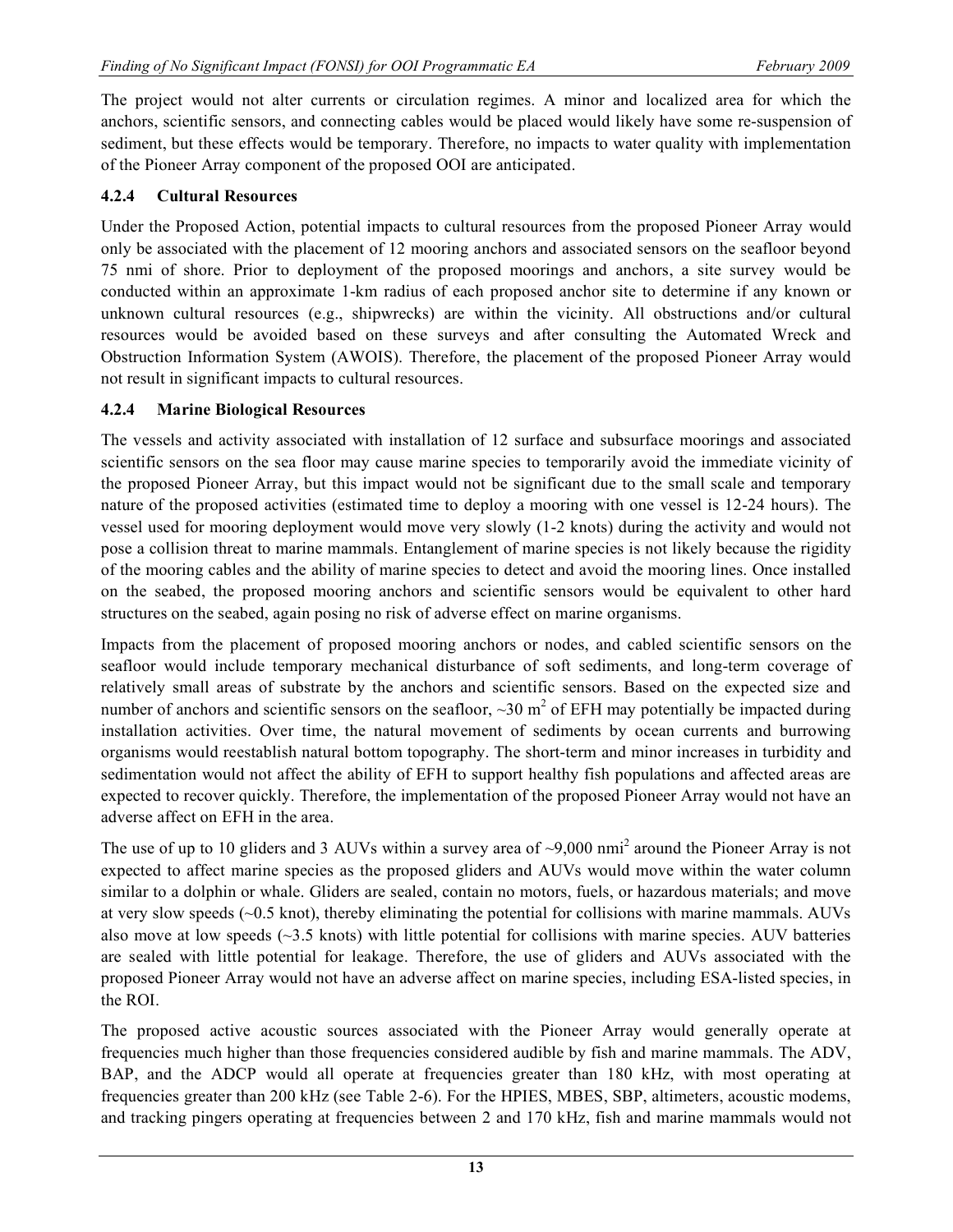be disturbed by any of these proposed acoustic sources given their low duty cycles, the brief period when an individual animal would potentially be within the very narrow beam of the source, and the relatively low source levels of the HPIES, pingers, and acoustic modems. Therefore, implementation of the proposed deployment of the Pioneer Array is not expected to result in significant acoustic impacts to fish and marine mammals, including ESA-listed species.

# **4.3 GLOBAL SCALE NODES (GSN)**

# **4.3.1 Geological Resources**

Under the Proposed Action, potential impacts to geological resources from the proposed four GSN sites would only be associated with the placement of 12 mooring anchors and associated scientific sensors on the seafloor in International Waters. Impacts would include temporary mechanical disturbance of sediments, and long-term coverage of relatively small areas of substrate by the anchors, scientific sensors, and connecting cables. Over time, the natural movement of sediments by ocean currents and burrowing organisms would reestablish natural bottom topography. These impacts on bottom substrates are considered minor and would result in short-term insignificant impacts to geological resources at these remote and isolated locations.

# **4.3.2 Air Quality**

The proposed GSN sites are not located within the jurisdiction of any state and are also outside U.S. Territory in International Waters. There are no emissions standards for vessels or activities operating beyond 12 nmi of shore. The Proposed Action would result in minor temporary emissions from surface vessels during installation and O&M activities of the GSN sites. However, these vessel emissions would not represent a substantial increase above existing conditions, as only a small number would be used and for only a few weeks per year. The proposed installation and O&M activities associated with the GSN sites would take place more than 75 nmi from the shoreline and therefore would not compromise the air quality of any country. Therefore, it is anticipated that the Proposed Action would have only a negligible impact on air quality.

# **4.3.3 Water Quality**

Proposed installation and O&M activities at the proposed GSN sites would not introduce any materials or substances into the marine environment that would adversely affect marine water quality. The only potential sources of hazardous materials would be unanticipated accidents or spills that resulted in a discharge of diesel fuel, lubricants, or sensor components (e.g., batteries) from a project vessel or associated OOI equipment and sensors. Based on existing IO requirements and procedures for management of such materials on board vessels and the design of scientific equipment and sensors, such events are extremely unlikely to occur. If such a spill were to occur, it would be a localized occurrence, and adherence to standard containment, cleanup, and reporting requirements would assure that the effects are minimized. In addition, residual material would be dispersed by natural processes.

Although currently proposed as being powered by solar or wind power, the proposed Southern Ocean and Irminger Sea discus buoys would be capable of being upgraded to a methanol-based fuel cell power generation system. Pure 100% methanol (M100) would be used in the proposed fuel cells. An alcohol, methanol is a clear, odorless, volatile liquid, and mixes completely in water. Based on a review of existing information on the fate and transport of methanol in the environment, it was determined that methanol was unlikely to accumulate in surface water in the event of an accidental spill of a fuel cell. In surface water, the complete solubility of methanol would result in rapid wave-, wind-, and tide-induced dilution to low concentrations. Relative to conventional gasoline and diesel fuel, methanol is significantly less toxic to marine life than oil or gasoline and is considered a safer and more environmentally benign fuel.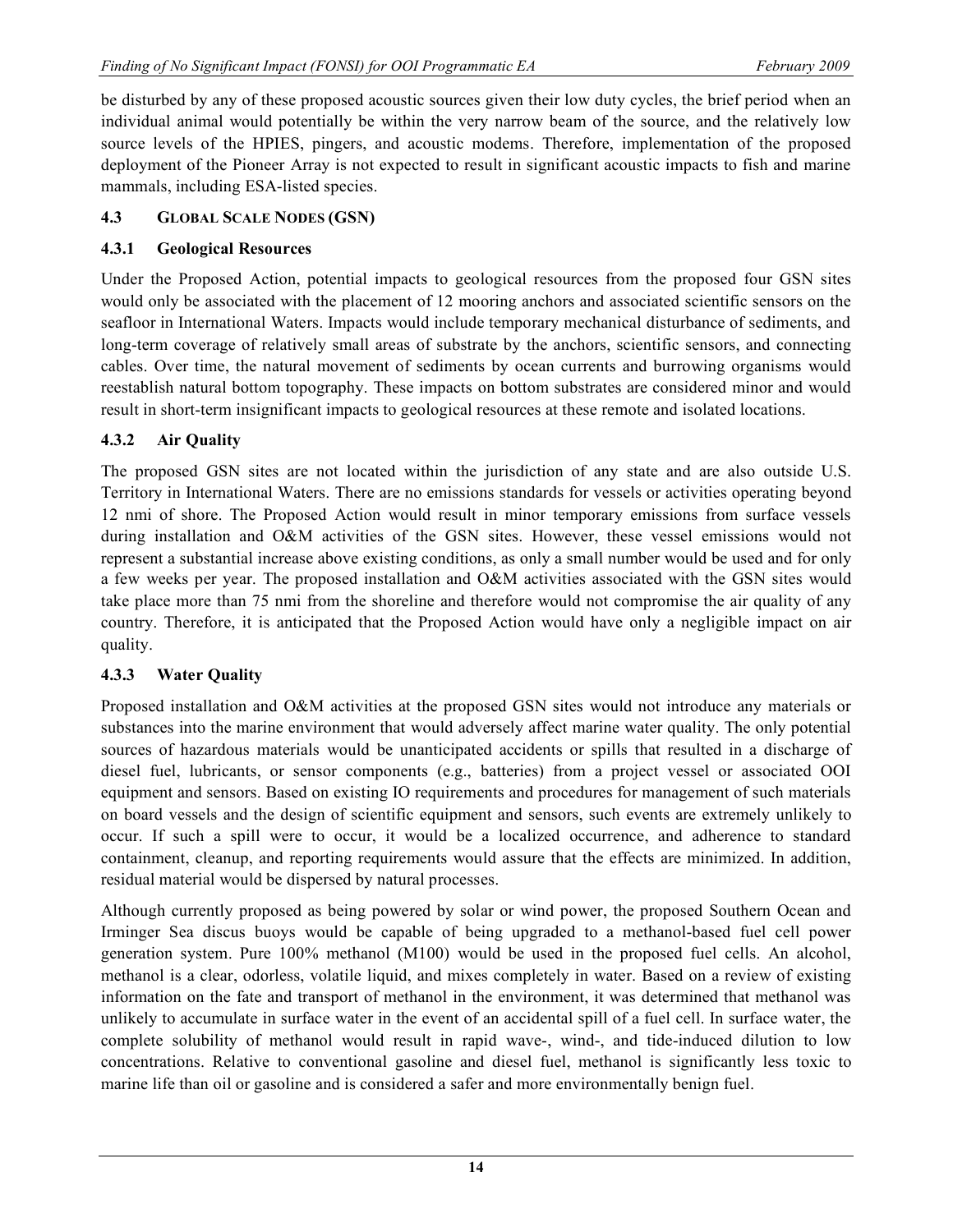The project would not alter currents or circulation regimes. A minor and localized area for which the anchors, scientific sensors, and connecting cables will be placed would likely have some re-suspension of sediment, but would be temporary. Therefore, there would be no impacts to water quality with implementation of the GSN component of the proposed OOI.

#### **4.3.4 Marine Biological Resources**

The vessels and activity associated with installation of the GSN components on the sea surface, in the water column, and on the sea floor may cause marine species to temporarily avoid the immediate vicinity, but this impact would not be significant due to the small scale and temporary nature of the proposed activities (estimated time to deploy a discus surface mooring with one vessel is 12-24 hours). The vessel used for mooring deployment would move very slowly during the activity and would not pose a collision threat to marine mammals, including ESA-listed species. Entanglement of marine species is not likely because the rigidity of the mooring cables and the ability of marine species to detect and avoid the mooring lines. Once installed on the seabed, the proposed buoy anchor, flanking mooring anchors, and scientific sensors would be equivalent to other hard structures on the seabed, again posing no risk of adverse effect on marine organisms.

The use of up to five gliders within a survey area of hundreds of square km around the GSN sites is not expected to affect marine species as the proposed gliders move within the water column similar to a dolphin or whale. Gliders are sealed, contain no motors, fuels, or hazardous materials; and move at very slow speeds (~0.5 knot), thereby eliminating the potential for collisions with marine mammals and sea turtles.

The proposed active acoustic sources associated with the GSN sites would generally operate at frequencies much higher than those frequencies considered audible by fish and marine mammals. The ADV, BAP, and the ADCP would all operate at frequencies greater than 180 kHz, with most operating at frequencies greater than 200 kHz. For the MBES, SBP, altimeters, acoustic modems, and tracking pingers operating at frequencies between 2 and 170 kHz, fish and marine mammals would not be disturbed by any of these proposed acoustic sources given their low duty cycles, the brief period when an individual animal would potentially be within the very narrow beam of the source, and the relatively low source levels of the pingers and acoustic modems. Therefore, implementation of the proposed deployment of the GSN sites is not expected to result in significant acoustic impacts to fish and marine mammals, including ESA-listed species.

## **4.4 CUMULATIVE IMPACTS**

CEQ regulations (40 CFR 1500 – 1508) implementing the provisions of NEPA, as amended (42 USC 4321, *et seq*.) provide the definition of cumulative impacts. Cumulative impacts can result from individually minor but collectively significant actions taking place over a period of time. A cumulative impact results from the additive effect of all projects in the same geographical area. Generally, an impact can be considered cumulative if: a) effects of several actions occur in the same locale, b) effects on a particular resource are the same in nature, and c) effects are long-term in nature. The common factor key to cumulative assessment is identifying any potential temporally and/or spatially overlapping or successive effects that may significantly affect individual or populations of marine resources occurring in the analysis areas.

#### **4.4.1 Resource Considerations**

Certain resources do not need to be considered for cumulative impacts at this programmatic level because either a) the effects of the proposed action would be so small and localized that the potential additive effects with other actions would be negligible; or b) the effects of the proposed action would be limited sufficiently by statutory or regulatory requirements and procedures that potential additive effects would, again, be negligible. These include the following:

• *Air Quality*. Emissions from the Proposed Action would be minimal in comparison with other local and regional sources and would be transitory during installation and use of the proposed systems.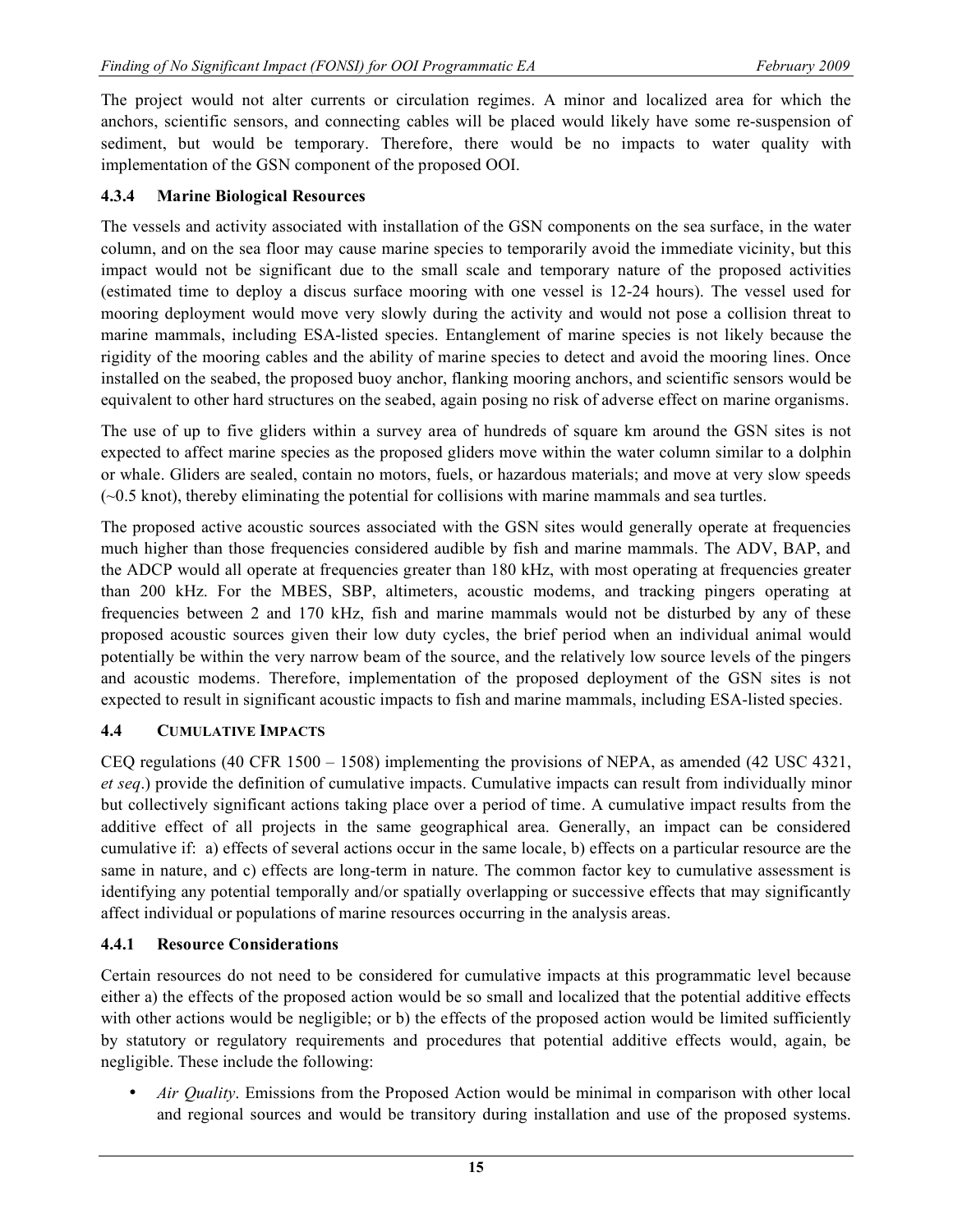Local air basin jurisdictions establish emissions thresholds for significance and mitigation that help ensure that individual project emissions do not individually or cumulatively have a significant impact on air quality. Emissions from the Proposed Action would be below levels of significance and do not involve permanent stationary sources. In the offshore waters, emissions from proposed activities would involve relatively small quantities of pollutants produced by project vessels; such emissions would be transient and rapidly dispersed. Therefore, cumulative impacts on air quality are anticipated to be insignificant or non-existent.

- *Geology and Water Quality*. Effects of the Proposed Action are sufficiently small in magnitude and limited in extent that potential additive effects are negligible. Potential water quality impacts are also limited by CWA requirements for permitting, which would be followed for onshore and in-water construction. Therefore, cumulative impacts on geological resources and water quality are anticipated to be insignificant or non-existent.
- *Transportation*. Marine transportation effects would be minimized by coordination with local coastal authorities and the avoidance of heavily used vessel transit corridors, the latter by design of the system. NOTMARs would be used to minimize the potential conflicts with other vessels, during installation, and the depiction of the structures on NOAA navigation charts would minimize conflicts thereafter. Surface buoys or other structures would be marked in accordance with USCG regulations and readily avoidable.
- *Hazardous Materials***.** The only potential sources of hazardous materials would be unanticipated accidents or spills that resulted in a discharge of fuel, lubricants, or sensor components (e.g., batteries) from a project vessel or associated OOI equipment and sensors. Based on existing requirements and procedures for management of such materials on board vessels and the design of scientific equipment and sensors, such events are extremely unlikely to occur. If such a spill were to occur, it would be a localized occurrence, and adherence to standard containment, cleanup, and reporting requirements would assure that the effects are minimized. In addition, residual material would be dispersed by natural processes, but the potential for additive effects with other discharges of hazardous materials in the same location(s) is considered negligible. Therefore, significant cumulative impacts are not anticipated to occur.
- *Cultural Resources***.** Site-specific evaluations and compliance with the requirements of the National Historic Preservation Act would ensure that the Proposed Action avoids impacting properties listed or potentially eligible-for-listing on the National Register of Historic Places. Therefore, significant cumulative impacts to cultural resources are not anticipated to occur.
- *Terrestrial Resources at Shore Stations*. Project SOPs would ensure that any new onshore construction would have minimal or no impact on sensitive natural resources. Since the proposed shore stations are on previously developed and disturbed sites on the immediate coast, the impacts on land are essentially contained within an existing "footprint" and there is little to no potential for cumulative effects with development or other activities onshore. Implementation of BMPs in conjunction with obtaining coverage under the NPDES general permit for construction would effectively avoid potential cumulative effects on surrounding lands and waters. Finally, the permitting for the new infrastructure onshore would address consistency with zoning requirements, local land uses, and resources of the adjacent coastal areas. Therefore, significant cumulative impacts on terrestrial resources at any of the proposed shore station locations are not anticipated.

The remaining resources that require further consideration for cumulative impacts include the following:

• *Marine Biology*. Marine biological resources, including the species and communities of marine benthic, water column, and surface water habitats affected by the Proposed Action, are subject to potential cumulative impacts through the incremental effects of multiple actions on habitats, species' populations, or ecological processes. Cumulative effects on habitats can result from incremental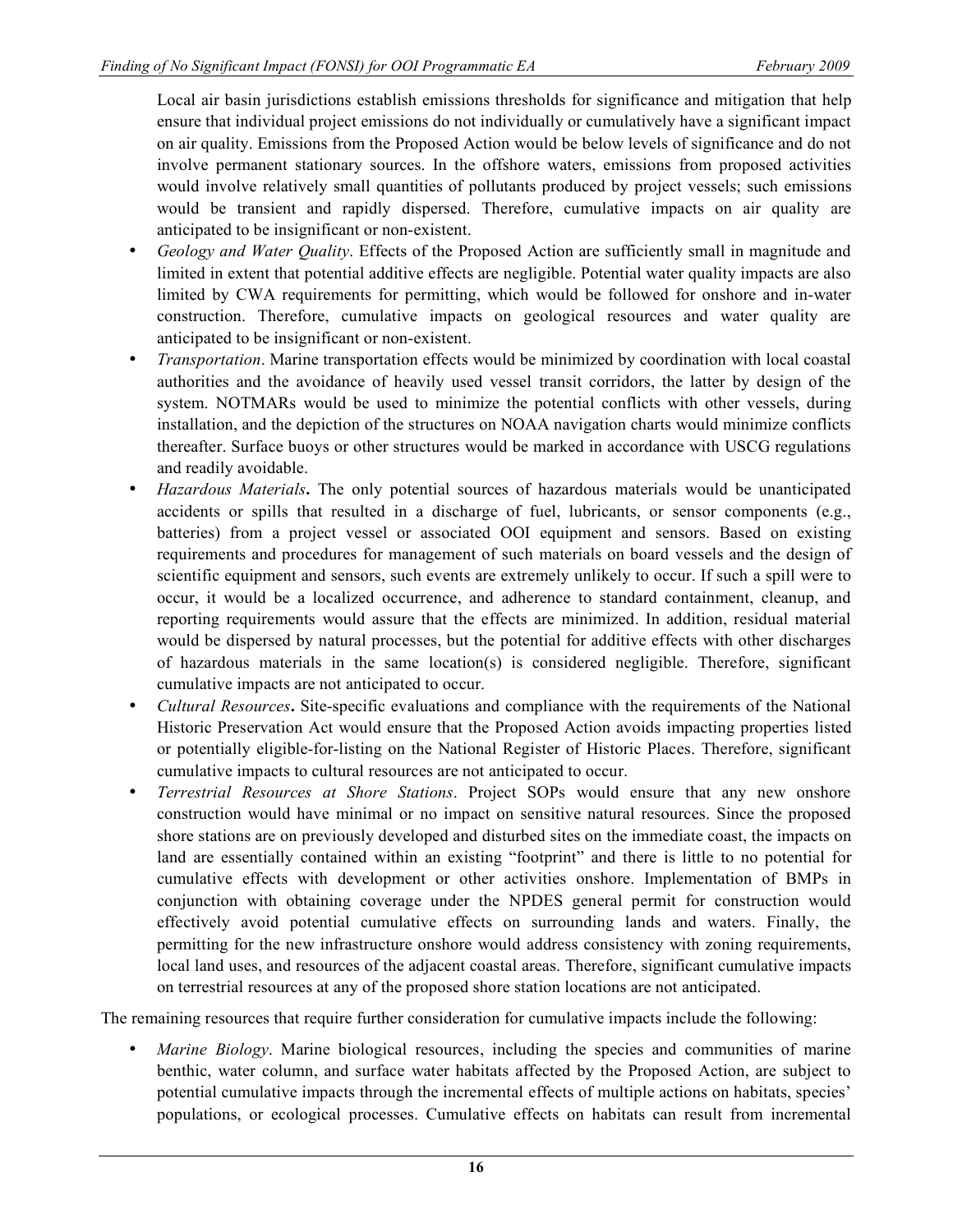degradations and losses that ultimately diminish the capacity of the habitat to support species, communities, and ecological processes. Owing to the dispersal of populations, incremental effects on species at one location can interact with effects occurring elsewhere to affect the overall distribution and abundance of the species.

• *Socioeconomics (Fisheries).* Potential cumulative effects on Socioeconomics (Fisheries) reflect primarily the potential for structures installed on the seabed and within the water column to interfere with commercial fishing. These potential impacts would be reduced, but not eliminated, through coordination with local fishing groups, such as the OFCC, and the implementation of agreements regarding damage to fishing gear and preclusion from fishing areas, as part of the Proposed Action.

# **4.4.2 Cumulative Impacts Analysis**

*CSN (Endurance Array) and RSN*. Installation and use of the Grays Harbor and Newport lines of the Endurance Array would entail relatively small, localized areas of disturbance to the seabed during installation. The extent of disturbance to the seabed associated with the RSN is of wider extent, but still affects a very small area of the seabed in any particular location. Disturbance would be predominantly in soft-sedimentary habitats, which are subject to natural disturbances (bioturbation by fishes and invertebrates) and strong sediment deposition and transport in the dynamic cross-shelf environment. These natural phenomena ensure that alterations of the soft-bottom habitat are temporary. Once in place, the permanent structures of the RSN would either remain buried or provide hard surfaces for attachment and sheltering of fishes and invertebrates, a beneficial effect. Overall, cumulative effects on marine biological resources would be insignificant.

The CSN and RSN structures could potentially interfere with commercial fishing to varying degrees, depending on gear type, and in conjunction with restrictions imposed under the Fishery Management Plans. Coordination with the local fishing community would reduce these potential impacts, and it is possible that the presence of structures may contribute to resource sustainability by providing localized refuges from fishing. Overall, however, because of the expanding, incremental loss of access to fishing grounds due to the placement of structures on the seabed and in the water column, the potential exists for the proposed action to have cumulative effects on commercial fishing. It is anticipated that such impacts would be mitigated by the finalization of fishing agreements with the affected parties (i.e., OFCC).

*CSN (Pioneer Array)*. For the same reasons discussed above for the Endurance Array, the proposed Pioneer Array would have negligible cumulative effects on marine biological resources. Potential effects would be negligible due to the extremely small "footprints" of the array components (surface and subsurface mooring buoys). The Pioneer Array is proposed as a relocatable array that may be moved to another location 3-5 years after its initial proposed deployment as covered under the Proposed Action. The precise location and eventual relocation of the Pioneer Array, including the retrieval of assets from the proposed location south of Massachusetts, would be covered under separate NEPA documents. However, it is not expected that the retrieval or redeployment of the Pioneer Array would have any cumulative effects based on the current analysis.

*GSN*. Use of the proposed GSN sites would impact relatively small areas of the seabed, water column, and ocean surface of relatively remote areas. With the wide dispersion of research and other activities across these areas, no significant cumulative effects are anticipated.

# **5.0 CONCLUSION**

NSF has reviewed and concurs with the conclusions of the TEC programmatic environmental assessment (Attachment 1) that supports the conclusion that implementation of the proposed activity would not have a significant impact on the environment. Consequently, implementation of the proposed activity is not a major federal action having a significant impact on the environment within the meaning of NEPA, and an